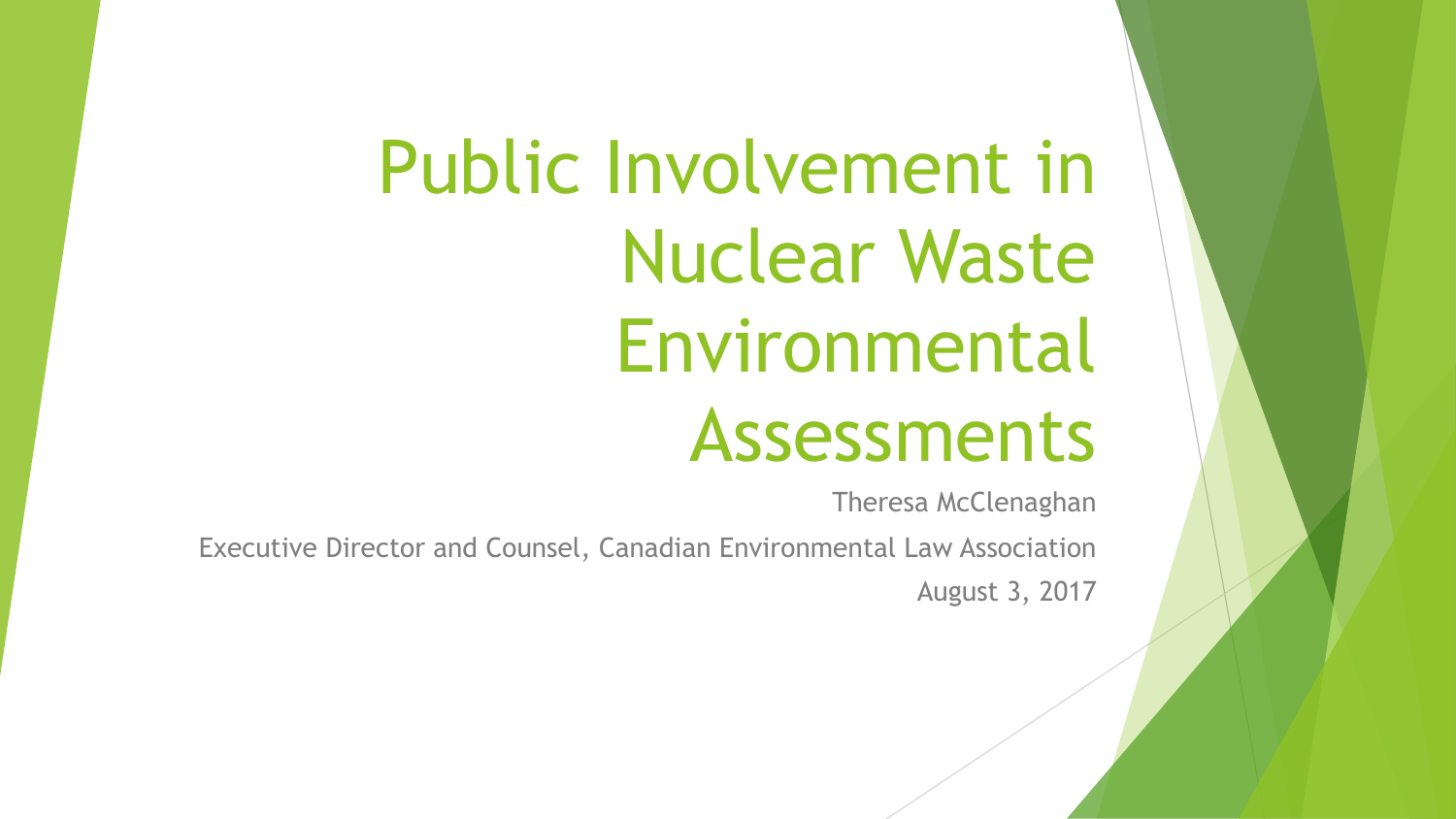### Importance and Requirements re Public Involvement in Nuclear Waste Project Environmental Assessments

- Discussion Topics:
	- **Current legislative requirements**
	- What's working and what's not
	- Federal review of Environmental Assessment what might be changing
	- Public involvement criteria
	- Why public involvement matters in nuclear waste proposals
	- International guidance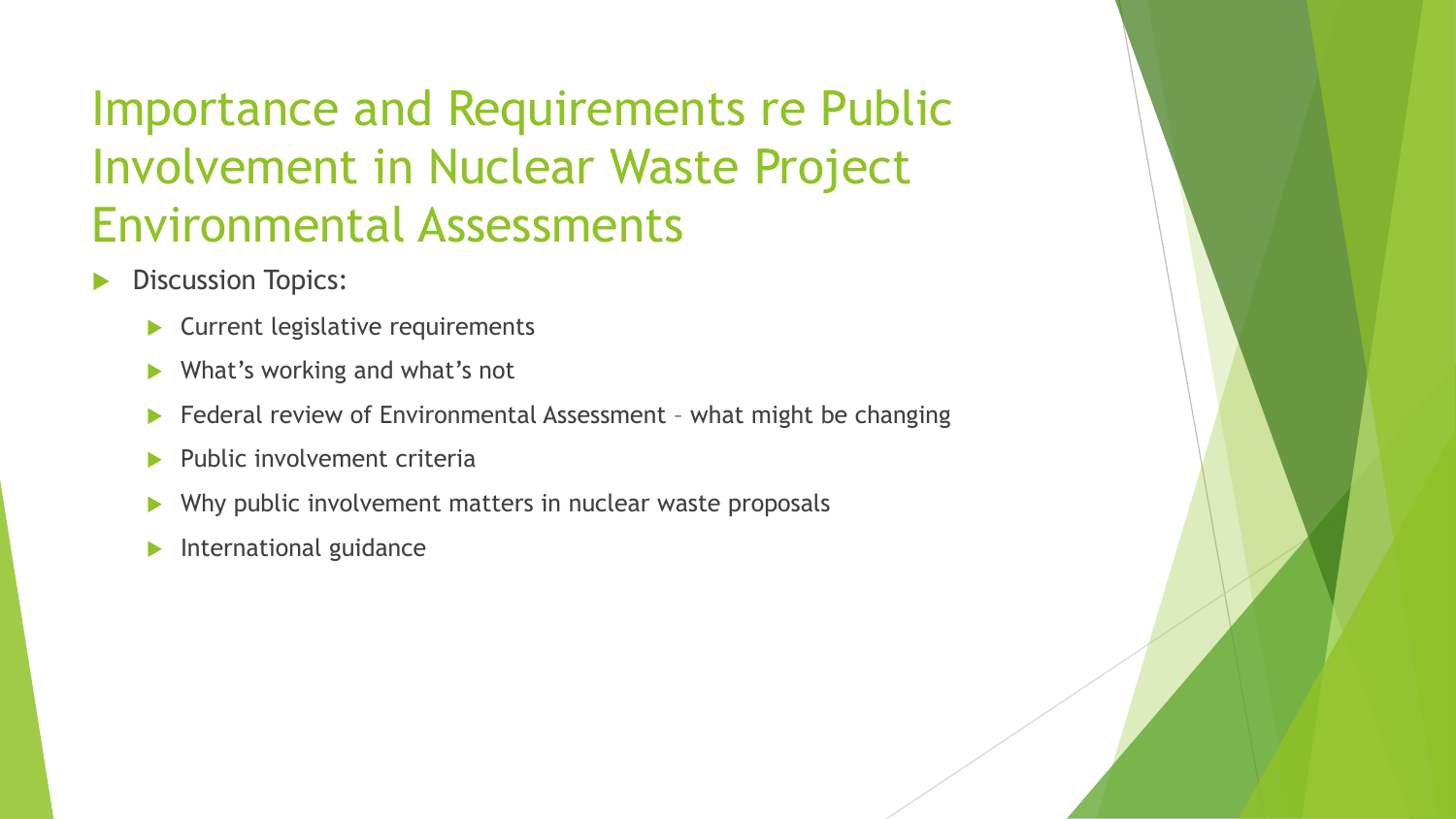### Current CEAA 2012 Requirements re public involvement

- Canadian Environmental Assessment Act (2012) Defines an "interested party": a person is an interested party if, in its opinion, the person **is directly affected** by the carrying out of the designated project or if, **in its [federal authority or JRP] opinion**, the person has **relevant information or expertise**  (Section 2(2))
- One of the purposes of the CEAA is to ensure that opportunities are provided for **meaningful public participation** during an environmental assessment (section  $4(1)$  (e))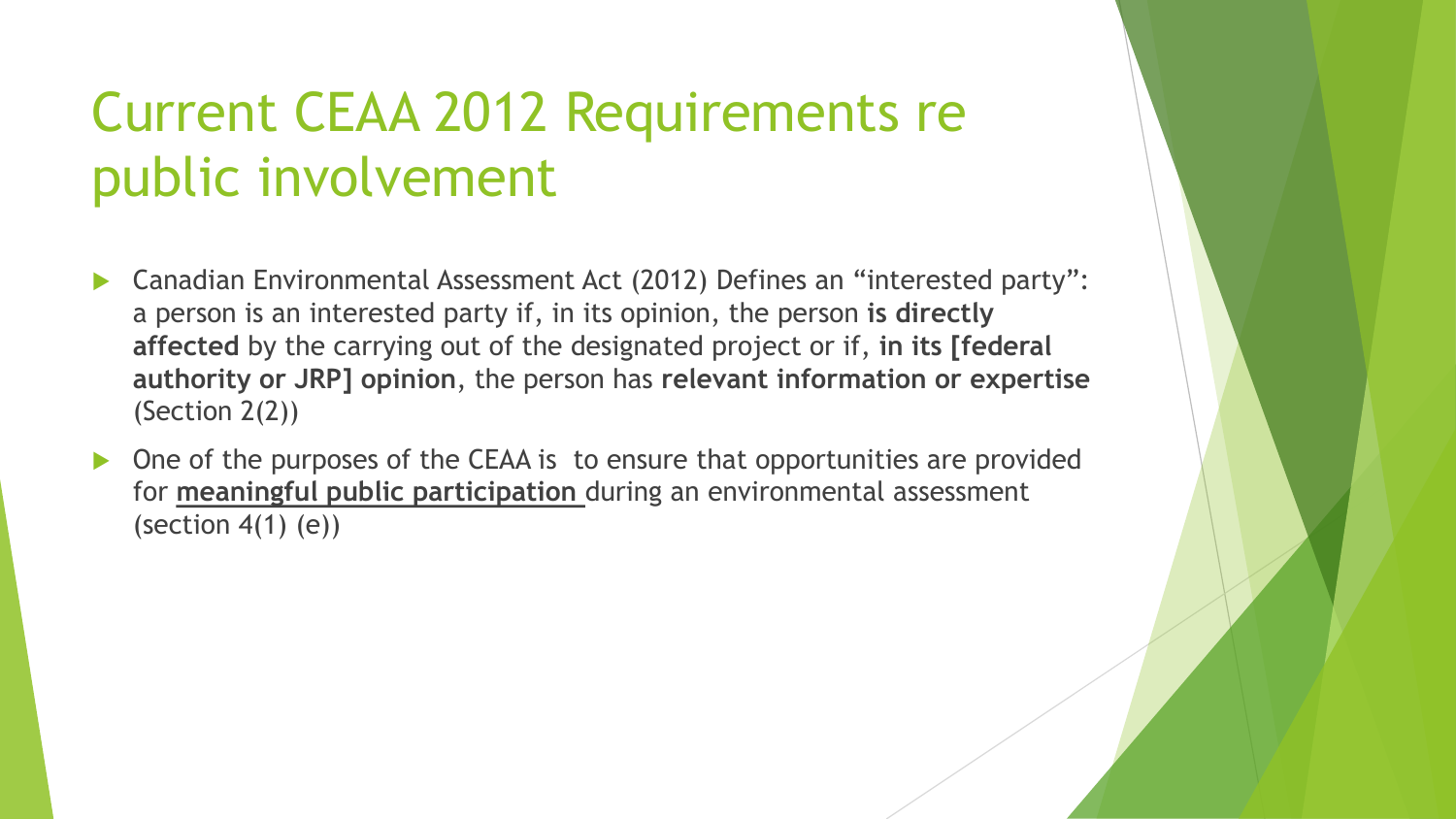# CEAA provisions re "public" involvement (2)

- Designation regulations require EA of certain projects including specified nuclear projects which include major nuclear waste facilities:
	- **37** The construction and operation of a new
	- **(a)** facility for the storage of irradiated fuel or nuclear waste, on a site that is not within the licensed perimeter of an existing nuclear facility; or
	- **(b)** facility for the long-term management or disposal of irradiated fuel or nuclear waste.
	- **38** The expansion of an existing facility for the long-term management or disposal of irradiated fuel or nuclear waste that would result in an increase in the area, at ground level, of the facility of 50% or more.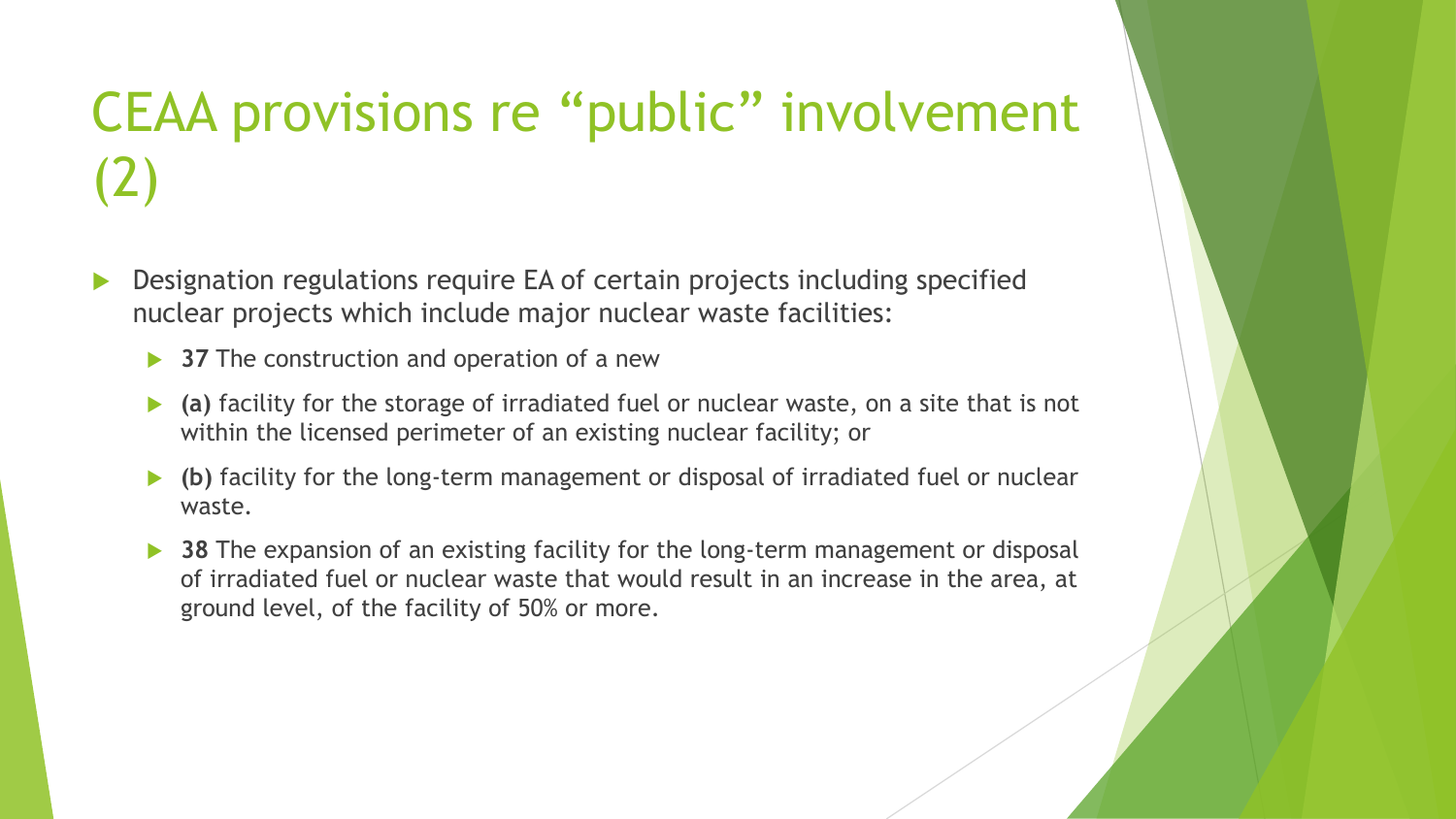# CEAA provisions re public involvement (3)

- Minister may order an EA of a physical activity not otherwise designated where in Minister's opinion, public concerns may warrant an EA (section 14(2))
- As presently constituted, CEAA 2012 provides that it would be the CNSC that would conduct the EA (section 15)
- The RA must ensure that the commencement of an EA is posted on an internet site (section 17) – EAs under CNSC jurisdiction have information posted on both the CNSC and CEAA registries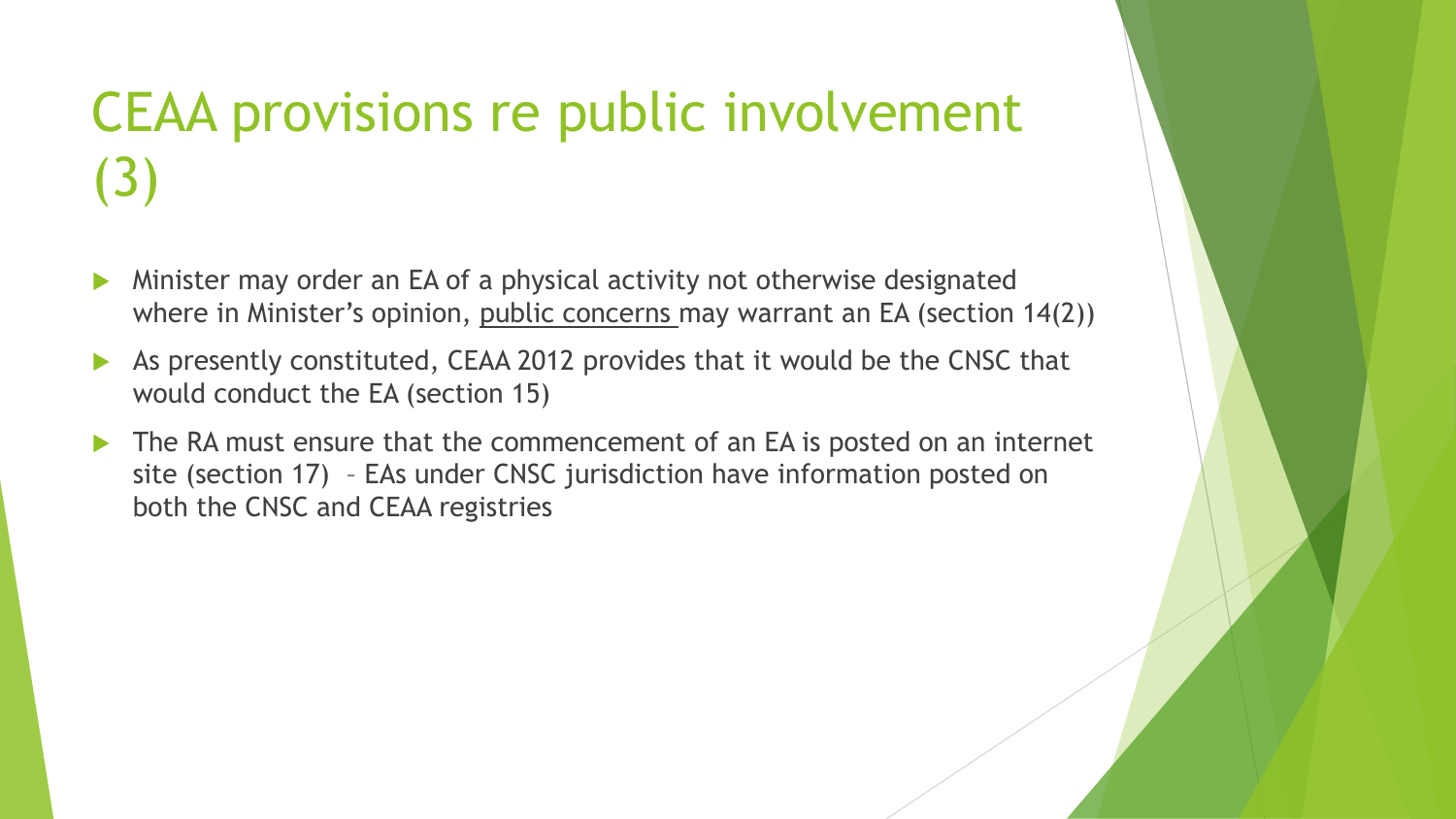### Example of an EA posting on CNSC site

| <u>Julialy Maritimaalahi</u>                                                                                                                                                                                                                                                                                                                                                                                                         | Search                                                                                                                                                                                                                                                                                                                                                                                                                                                                                                                                                                                                                                                                                                                                                                                                                                                                                                                          |
|--------------------------------------------------------------------------------------------------------------------------------------------------------------------------------------------------------------------------------------------------------------------------------------------------------------------------------------------------------------------------------------------------------------------------------------|---------------------------------------------------------------------------------------------------------------------------------------------------------------------------------------------------------------------------------------------------------------------------------------------------------------------------------------------------------------------------------------------------------------------------------------------------------------------------------------------------------------------------------------------------------------------------------------------------------------------------------------------------------------------------------------------------------------------------------------------------------------------------------------------------------------------------------------------------------------------------------------------------------------------------------|
| <b>The Commission</b><br><b>Uranium</b><br><b>Reactors</b>                                                                                                                                                                                                                                                                                                                                                                           | <b>Acts and regulations</b><br><b>Nuclear substances</b><br><b>Waste</b><br><b>Resources</b>                                                                                                                                                                                                                                                                                                                                                                                                                                                                                                                                                                                                                                                                                                                                                                                                                                    |
| Resources > New nuclear projects > In situ decommissioning of the Whiteshell Reactor #1                                                                                                                                                                                                                                                                                                                                              |                                                                                                                                                                                                                                                                                                                                                                                                                                                                                                                                                                                                                                                                                                                                                                                                                                                                                                                                 |
| <b>Resources</b>                                                                                                                                                                                                                                                                                                                                                                                                                     | In situ decommissioning of the Whiteshell Reactor #1                                                                                                                                                                                                                                                                                                                                                                                                                                                                                                                                                                                                                                                                                                                                                                                                                                                                            |
| $A - Z$<br><b>Aboriginal consultation</b><br><b>CNSC quest speakers</b><br><b>Doing Business with the CNSC</b><br><b>Educational resources</b><br><b>Forms</b><br><b>Non-Proliferation</b><br><b>Nuclear Facilities</b><br><b>New nuclear projects</b><br>Darlington Nuclear Power Plant<br>Ontario Power Generation Deep Geologic<br>Repository<br>The Matoush Uranium Exploration Project<br>The Millennium Uranium Mining Project | <b>Start date: May 16, 2016</b><br>Reference number: 80124<br>Proponent: Canadian Nuclear Laboratories<br>Location: Pinawa, Manitoba<br><b>Latest Update</b><br>• May 2017- & Administrative Protocol between Canadian Nuclear Laboratories and the CNSC for the Renewal of the Whiteshell<br>Laboratories Licence and the Proposed In Situ Decommissioning of the WR-1 Reactor<br>(PDF)<br><b>NEIL</b> (PDF)<br>$\circ \stackrel{\ast}{\cong}$ Appendix A<br>• March 8, 2017 - & Record of Decision on the Scope of Environmental Assessments for Three Proposed Projects at Existing<br><b>SIFIL</b><br>Canadian Nuclear Laboratories' Facilities<br>• June 3, 2016 - Notice of Participant Funding Offering ( PFP Decision Report<br>• June 2, 2016 - Public Comments Invited on Project Description (source: CEAA website)<br>. May 16, 2016 - Notice of Commencement of an Environmental Assessment (source: CEAA website) |
| The Midwest Mining and Milling Project<br><b>News Room</b>                                                                                                                                                                                                                                                                                                                                                                           | <b>About the project</b>                                                                                                                                                                                                                                                                                                                                                                                                                                                                                                                                                                                                                                                                                                                                                                                                                                                                                                        |
| <b>Presentations</b><br><b>Protocols</b><br><b>Publications</b><br><b>Radiation</b>                                                                                                                                                                                                                                                                                                                                                  | Canadian Nuclear Laboratories (CNL) is proposing to decommission the Whiteshell Reactor #1 (WR-1 Reactor), a former nuclear<br>research reactor that operated until 1985. The WR-1 Reactor is located at the Whiteshell Laboratories (WL) site in Pinawa, MB,<br>approximately 100 kilometres northeast of Winnipeg, near the towns of Lac du Bonnet and Seven Sisters.                                                                                                                                                                                                                                                                                                                                                                                                                                                                                                                                                         |
| <b>Scientific and technical information</b>                                                                                                                                                                                                                                                                                                                                                                                          | CNL is proposing an in situ (leaving in place) decommissioning approach. In situ decommissioning of the WR-1 Reactor involves                                                                                                                                                                                                                                                                                                                                                                                                                                                                                                                                                                                                                                                                                                                                                                                                   |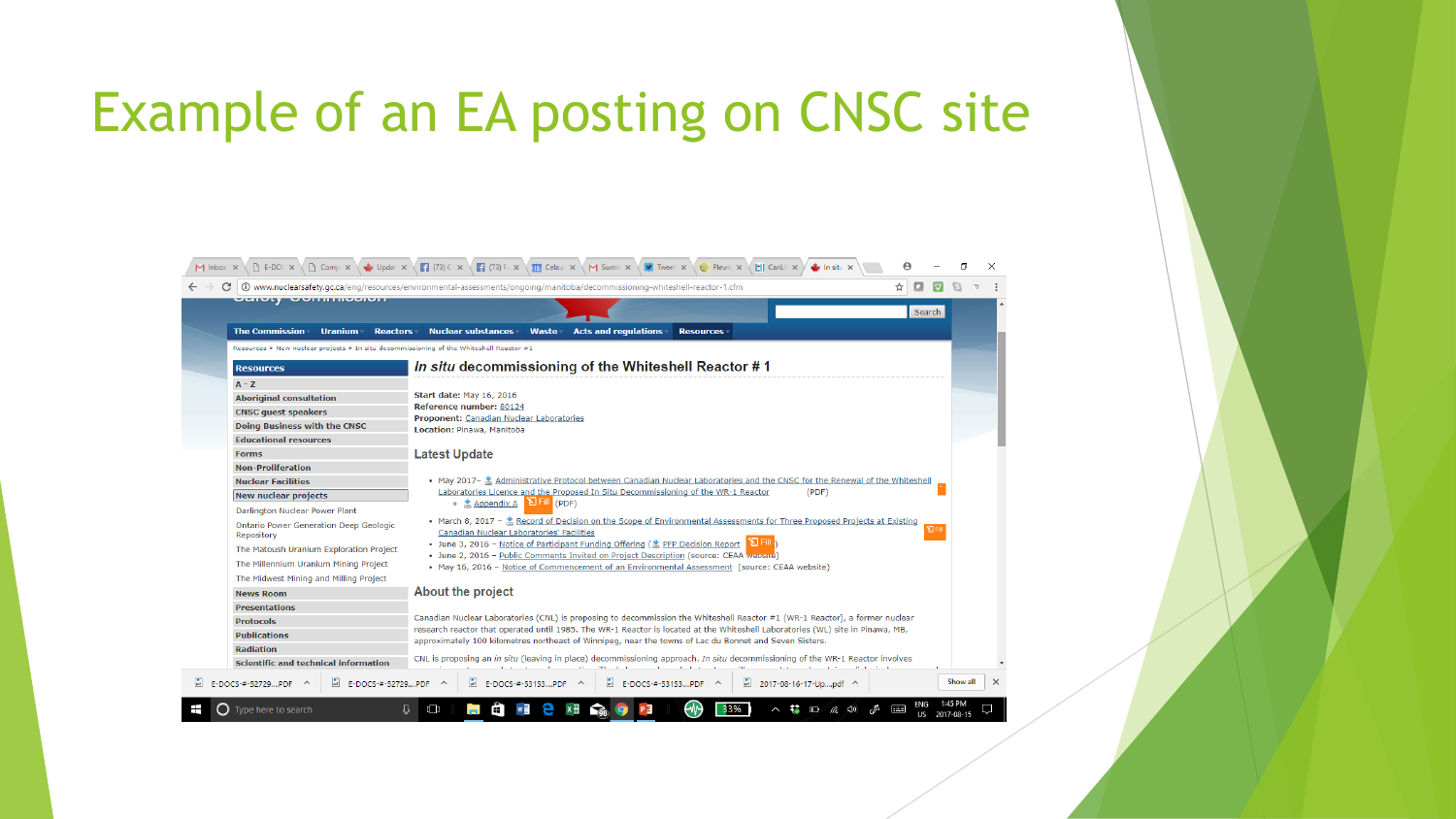### Same project on CEAA Agency site

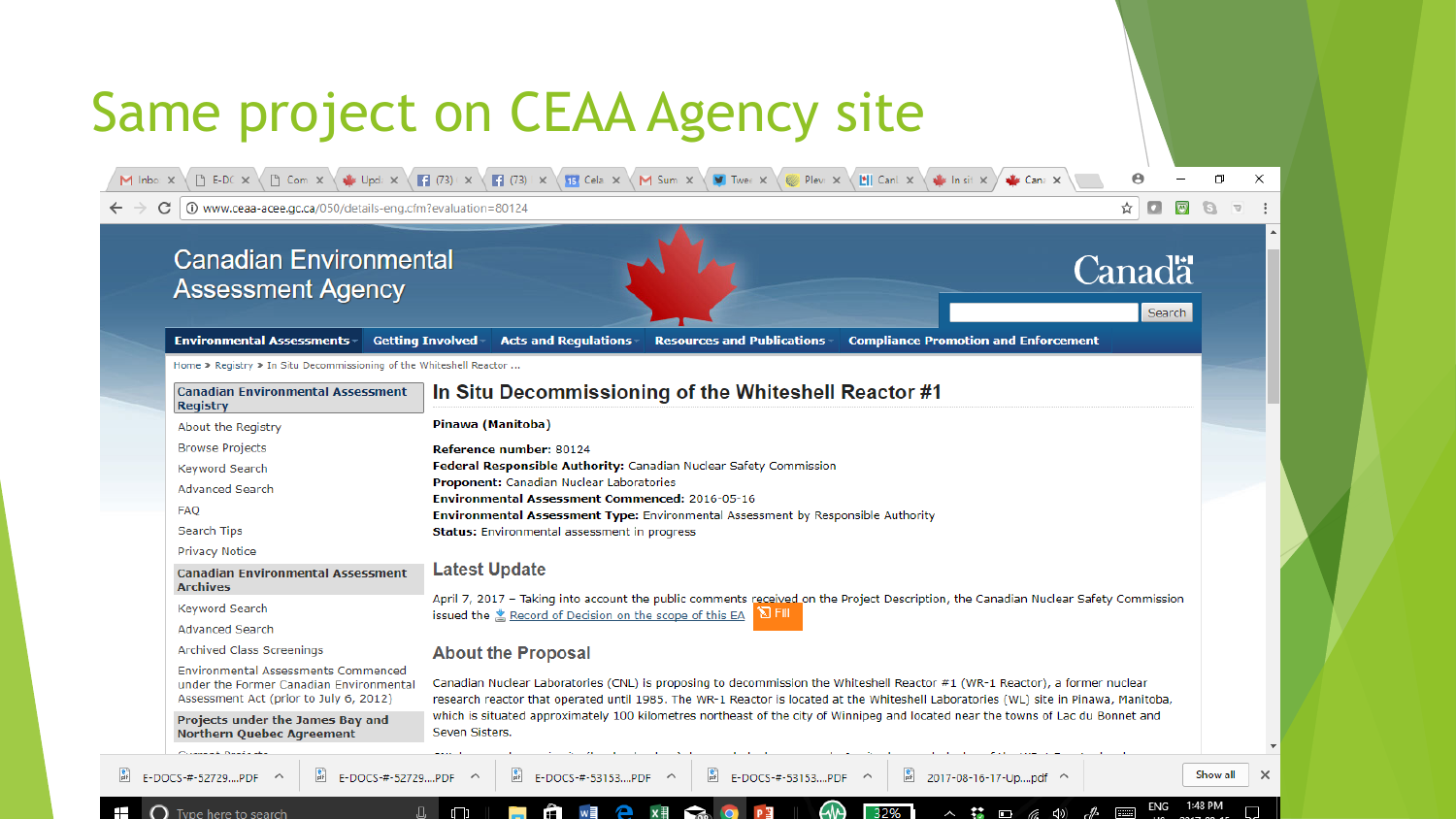### Public comments and participation

- In addition to other factors such as environmental effects, an explicit requirement under CEAA 2012 is that the responsible authority take into account comments from the public (section 19)
- "The environmental assessment of a designated project **may** take into account community knowledge and Aboriginal traditional knowledge." (section 19(3), emphasis added)
- Public participation is mandatory: "Subject to [section 28](https://www.canlii.org/en/ca/laws/stat/sc-2012-c-19-s-52/latest/sc-2012-c-19-s-52.html?searchUrlHash=AAAAAQAGcHVibGljAAAAAAE&offset=2792#sec28_smooth), the responsible authority **must ensure** that the public is provided with an opportunity to participate in the environmental assessment of a designated project." (section 24, emphasis added)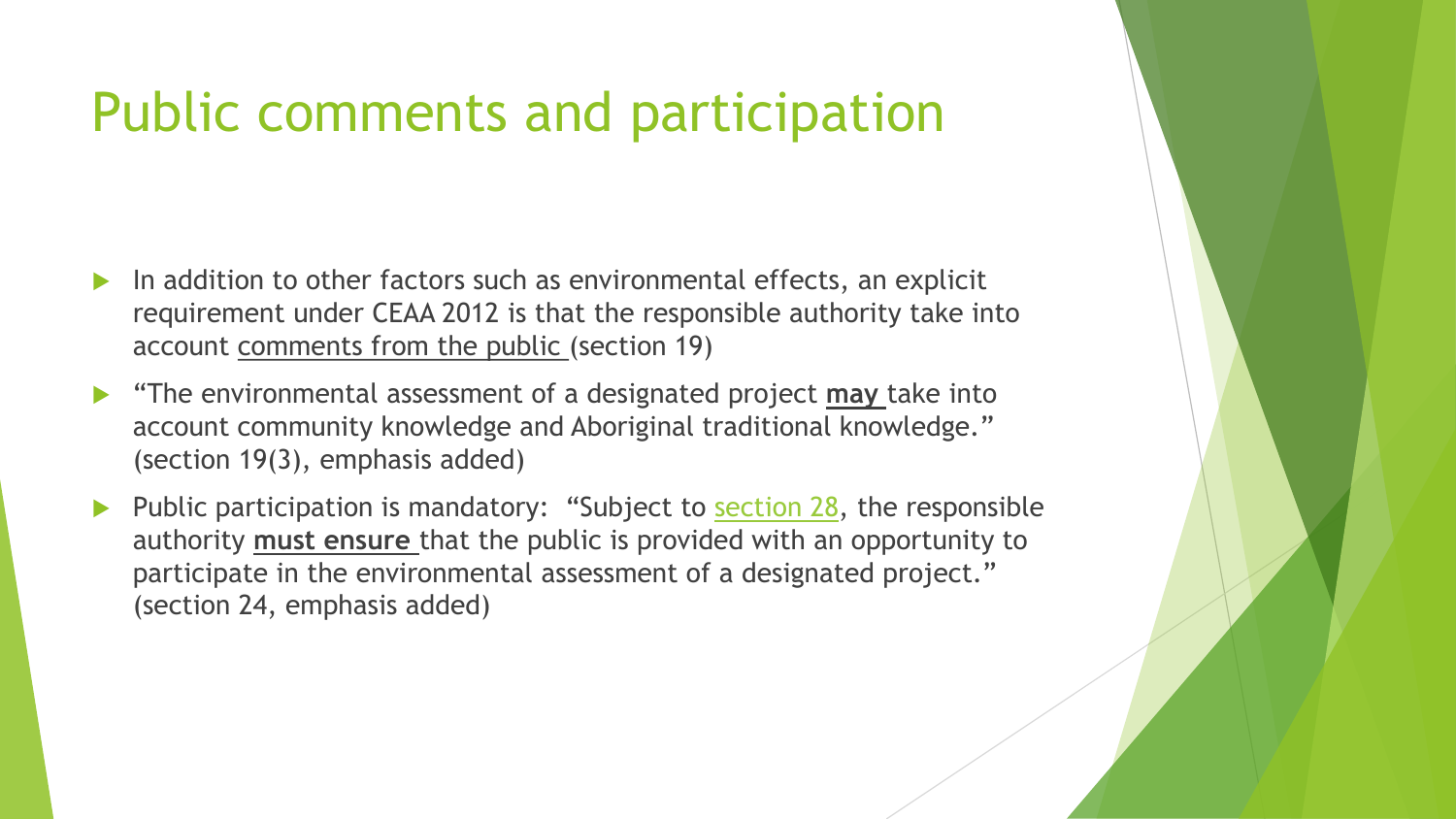### Draft reports

- ▶ Under CEAA 2012, when the responsible authority is the CEAA Agency, it must make a draft report on an EA public, and seek comments on it (s. 25)
- No such requirement is specified when the RA is the CNSC or the NEB under the current Act; it would fall to those agencies to establish their rules subject to compliance with CEAA.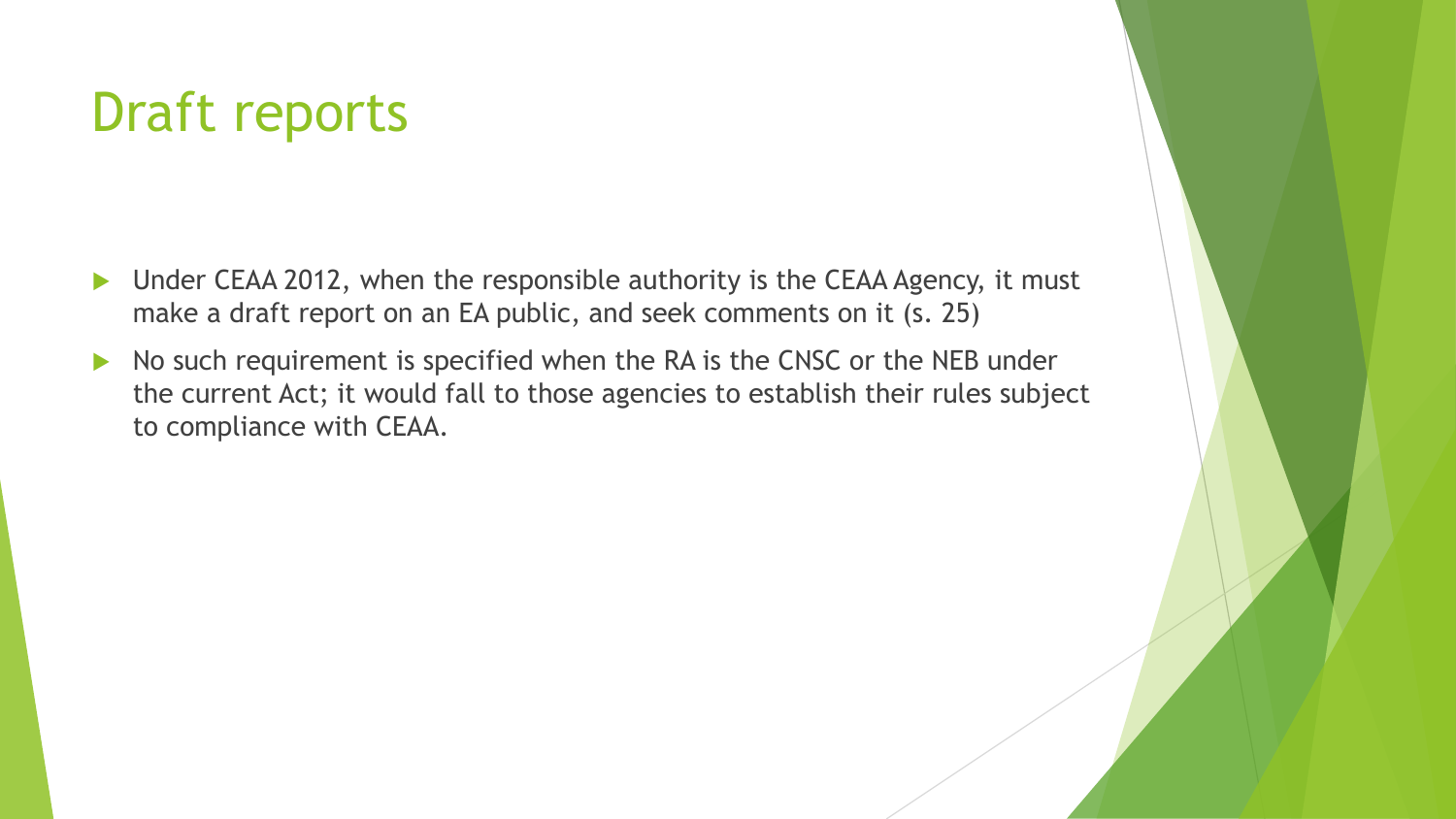### Substitution

- Furthermore, under CEAA 2012 while the Minister may substitute a provincial EA or provincial agency process by Order for a federal EA, that is not an option when the RA is the CNSC or NEB under the current Act. (section 32)
- Where it is available, substitution may only be utilized if the public will have an opportunity to participate, have access to records in relation to the assessment "to enable their meaningful participation" and the report will be made public along with any conditions (section 34)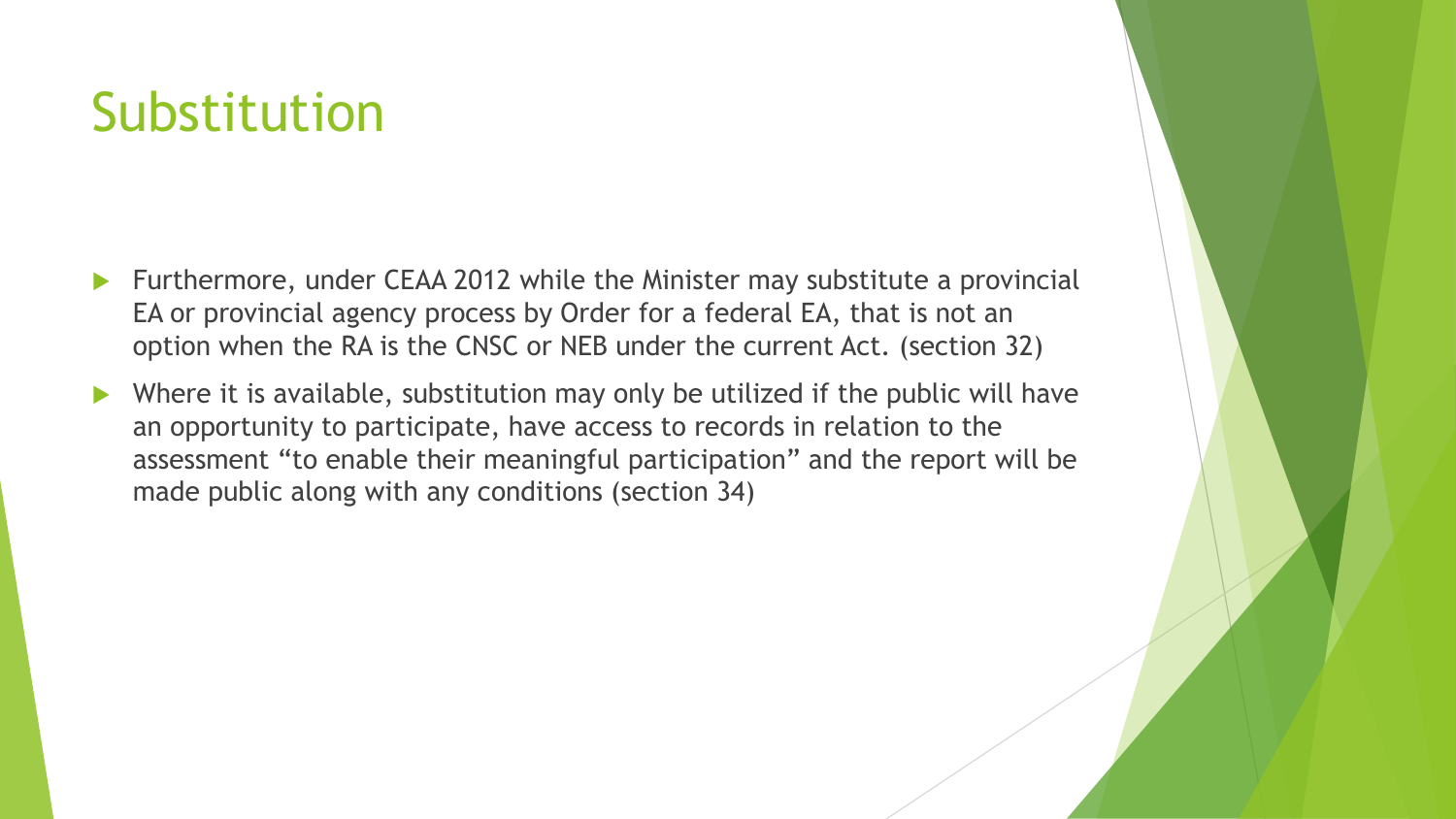### Review panel

- While public interest is a governing consideration in a Minister's decision as to whether to refer an EA to a Review Panel, this is not an option under the current CEAA 2012 if the project is subject to CNSC or NEB approvals (section 38(6)
- **D** Joint reviews with a province, of nuclear projects, are also excluded by virtue of the same exclusion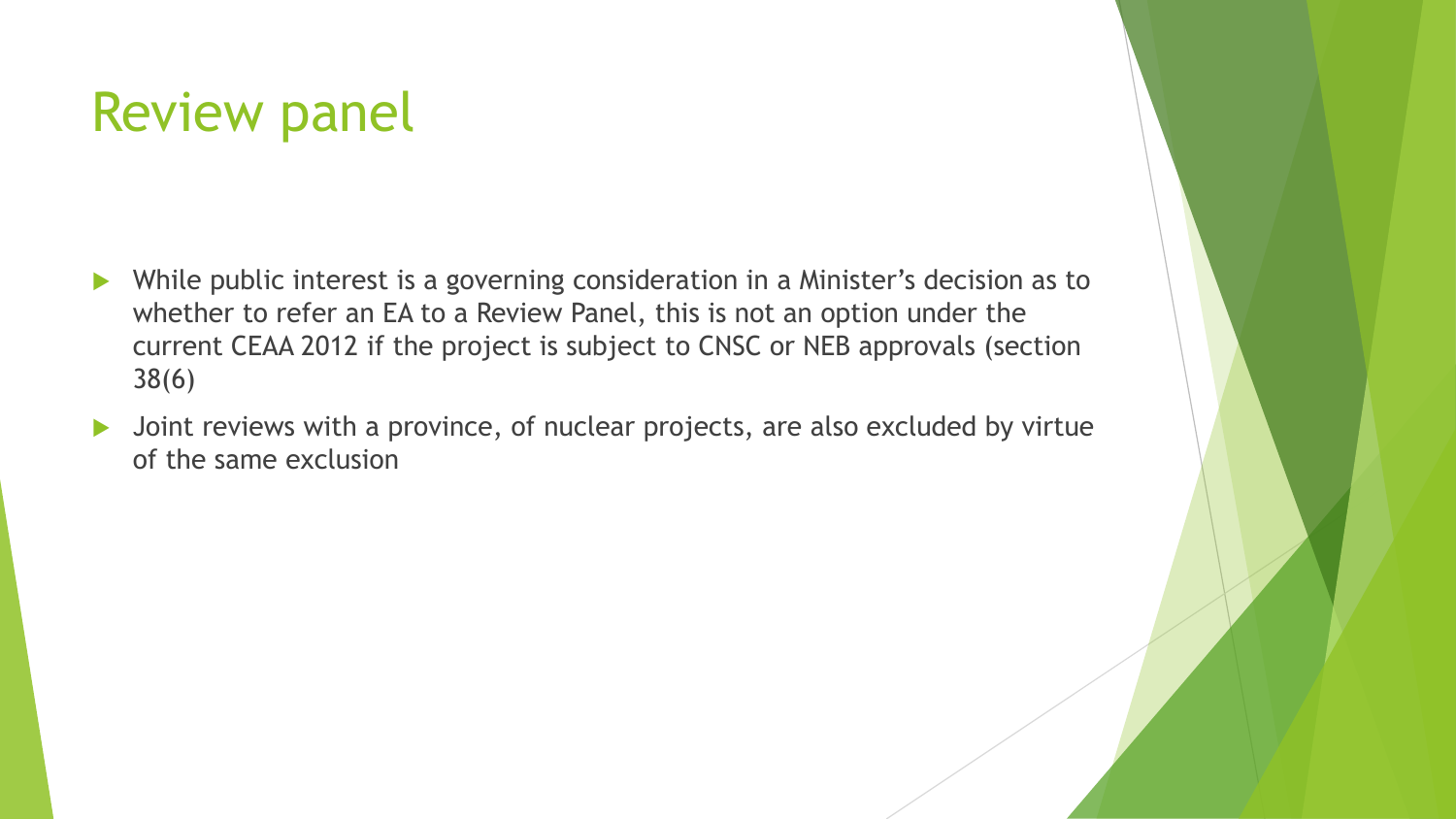### Decision statements are public

By virtue of section 55 the RA must post a decision statement on the internet and it is deemed to be a part of the licence issued to the proponent under the Nuclear Safety and Control Act (sections 55 and 56)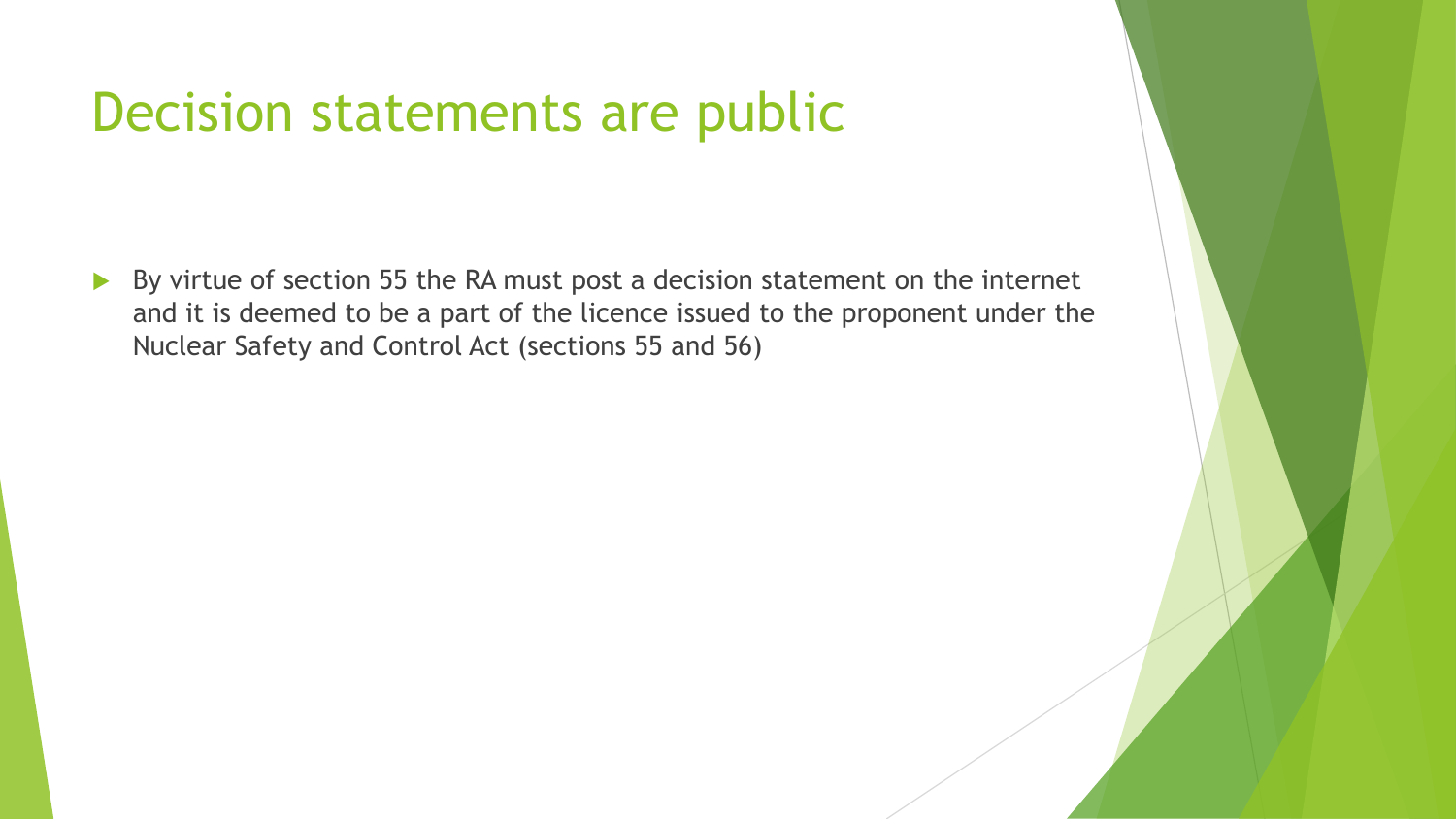### Funding Programs

- The Agency and the RAs must establish funding programs to facilitate public participation in EAs
- [The CNSC has done so: http://nuclearsafety.gc.ca/eng/the](http://nuclearsafety.gc.ca/eng/the-commission/participant-funding-program/index.cfm)commission/participant-funding-program/index.cfm and states as follows:

"The Canadian Nuclear Safety Commission (CNSC) established the Participant Funding Program (PFP) in 2011 to:

- enhance individual, not-for-profit organization and Indigenous group participation in the CNSC's environmental assessment (EA) and licensing processes for major nuclear facilities (e.g., uranium mines, nuclear power plants, nuclear substance processing, or nuclear waste facilities)
- assist individuals, not-for-profit organizations and Indigenous groups to bring valueadded information to the Commission through informed and topic-specific interventions related to EAs and licensing (i.e., new, distinctive and relevant information that contributes to a better understanding of the anticipated effects of a project)"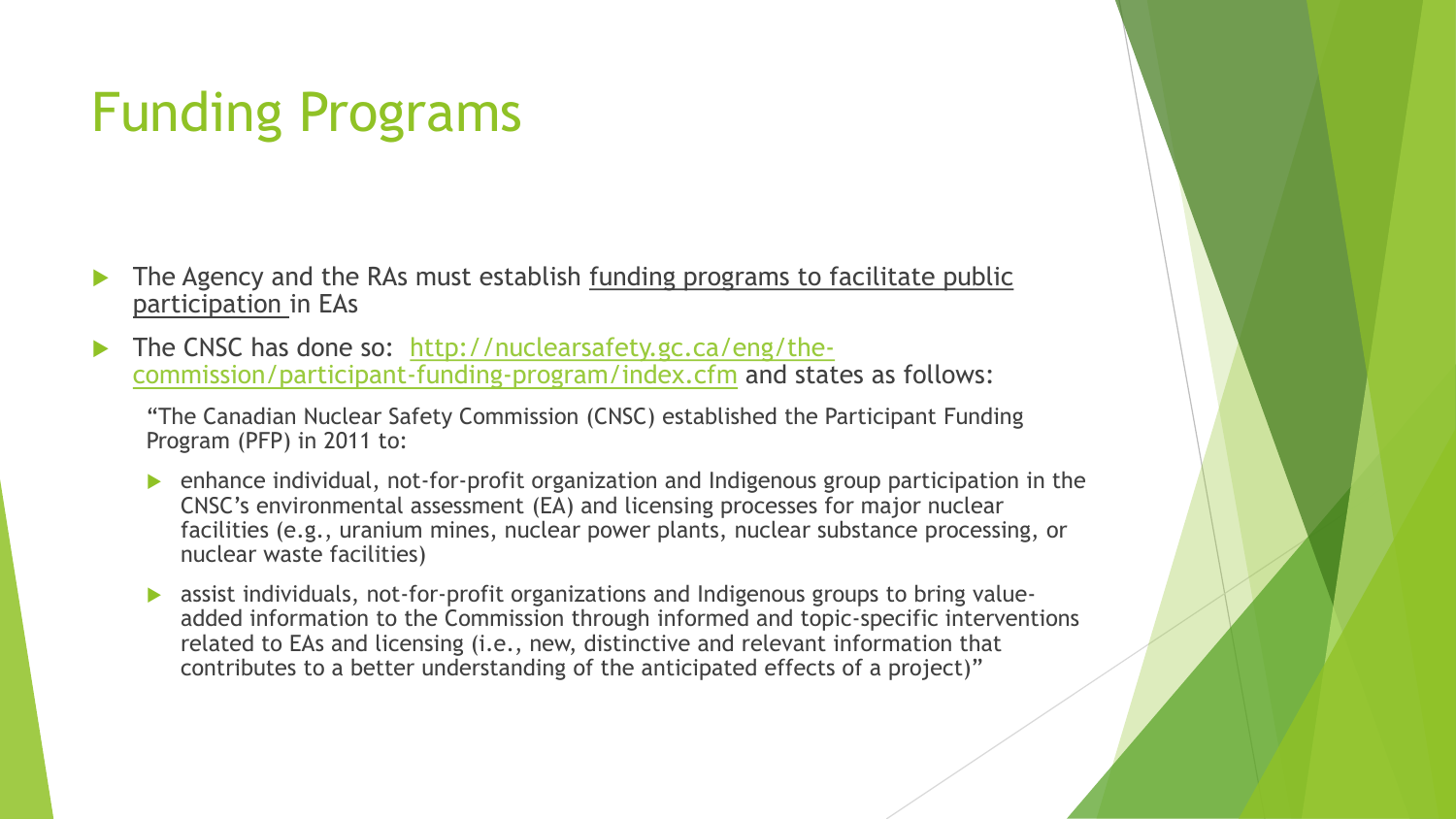### EA not working well

- Despite the language reviewed above from the current statute, CEAA 2012, EA in Canada has not been working well
- For example, in CELA's submission to a federal expert panel on EA, we said:

"Although public participation is entrenched as a statutory purpose of CEAA 2012, the Expert Panel has received considerable evidence from citizens, environmental groups and other stakeholders who encountered serious obstacles when attempting to participate in federal EA processes. These obstacles include: deficient or delayed public notices; short public comment periods; lack of timely access to all relevant documentation; inadequate awards of participant funding; and lack of basic procedural rights (e.g. cross-examination) in some recent cases."

<http://www.cela.ca/sites/cela.ca/files/CELA-Submissions-Expert-Panel.pdf>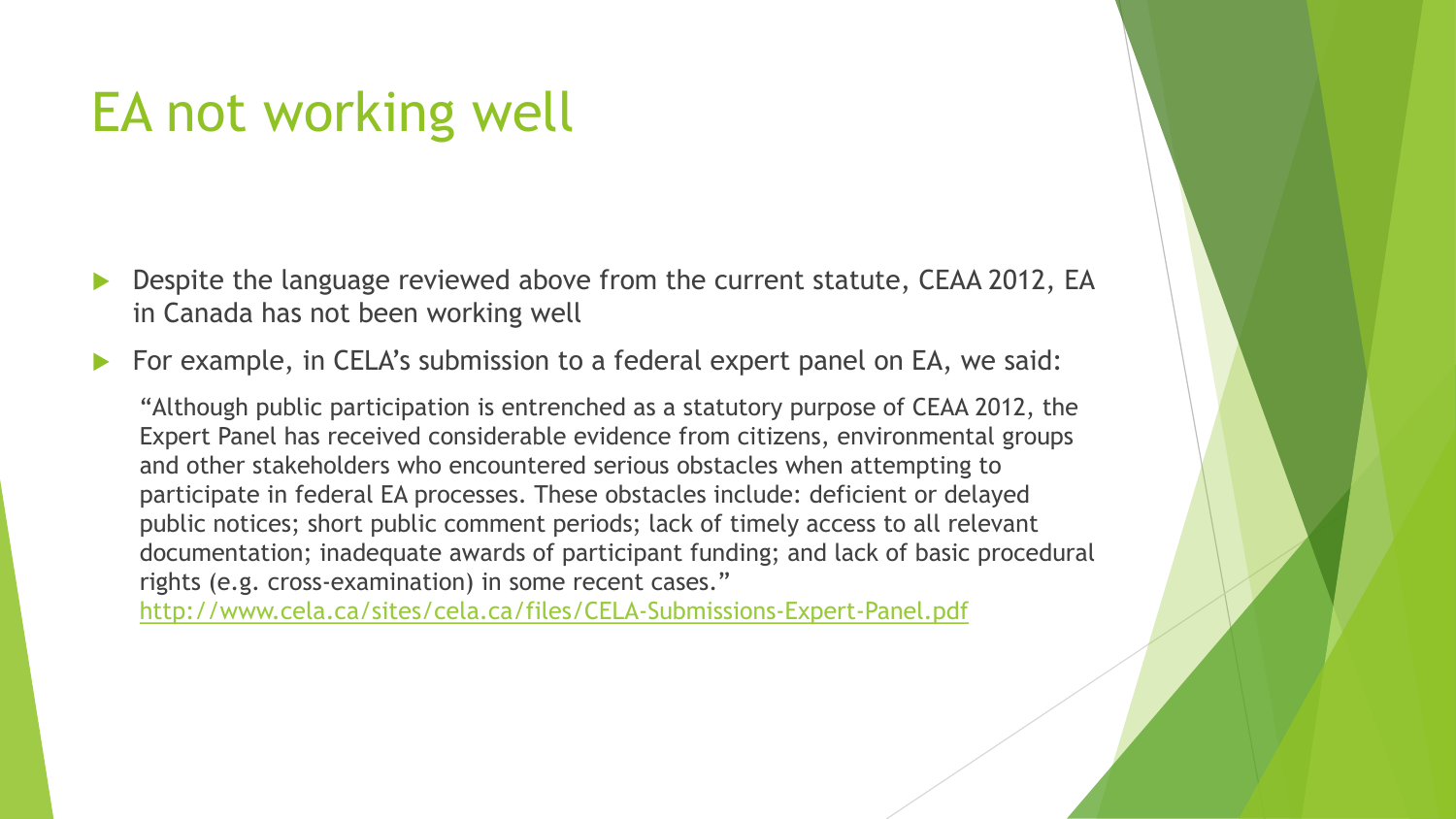### Current consultation – CEAA reform

 In the government of Canada's recent review of much of its environmental legislation (CEAA, NEB Act, Fisheries Act, Navigation Act, Canadian Environmental Protection Act) a discussion paper that includes proposed reforms to CEAA has recently been released and public comments are due August 28, 2017:

[https://www.canada.ca/en/services/environment/conservation/assessments](https://www.canada.ca/en/services/environment/conservation/assessments/environmental-reviews.html) /environmental-reviews.html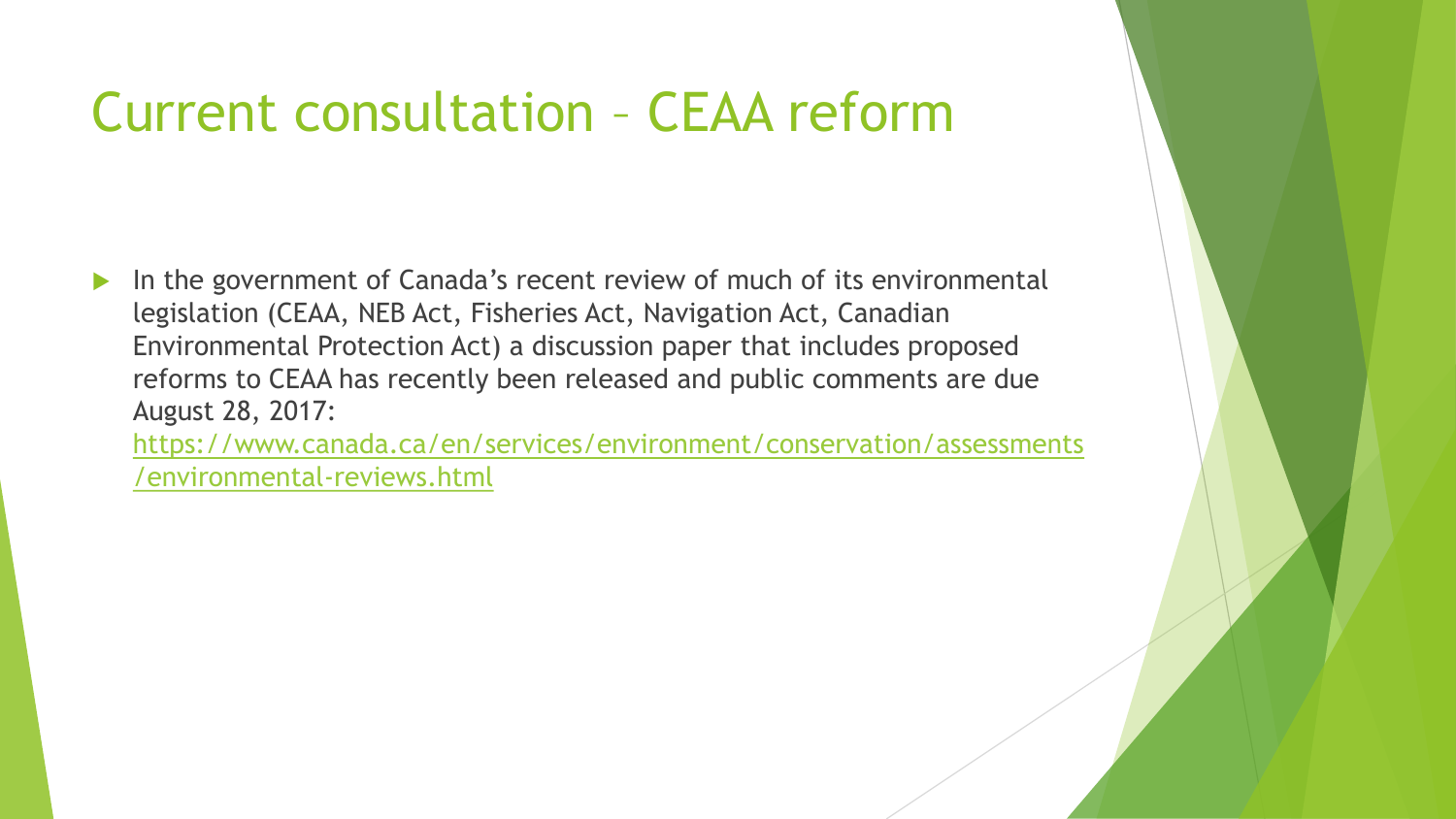### What might change re CNSC, EA and public involvement in the federal proposals

- Watchwords in the current federal discussion paper include "transparency"; opportunities for Indigenous peoples and the public to "meaningfully participate"; and to "regain public trust" (page 3 of the Discussion paper)
- The Interim principles that were articulated in January 2016 while the discussions ensued, also stressed science based decision making, evidence, and views of the public among others.
- The discussion paper noted there will still be "a strong role for expert regulators" including nuclear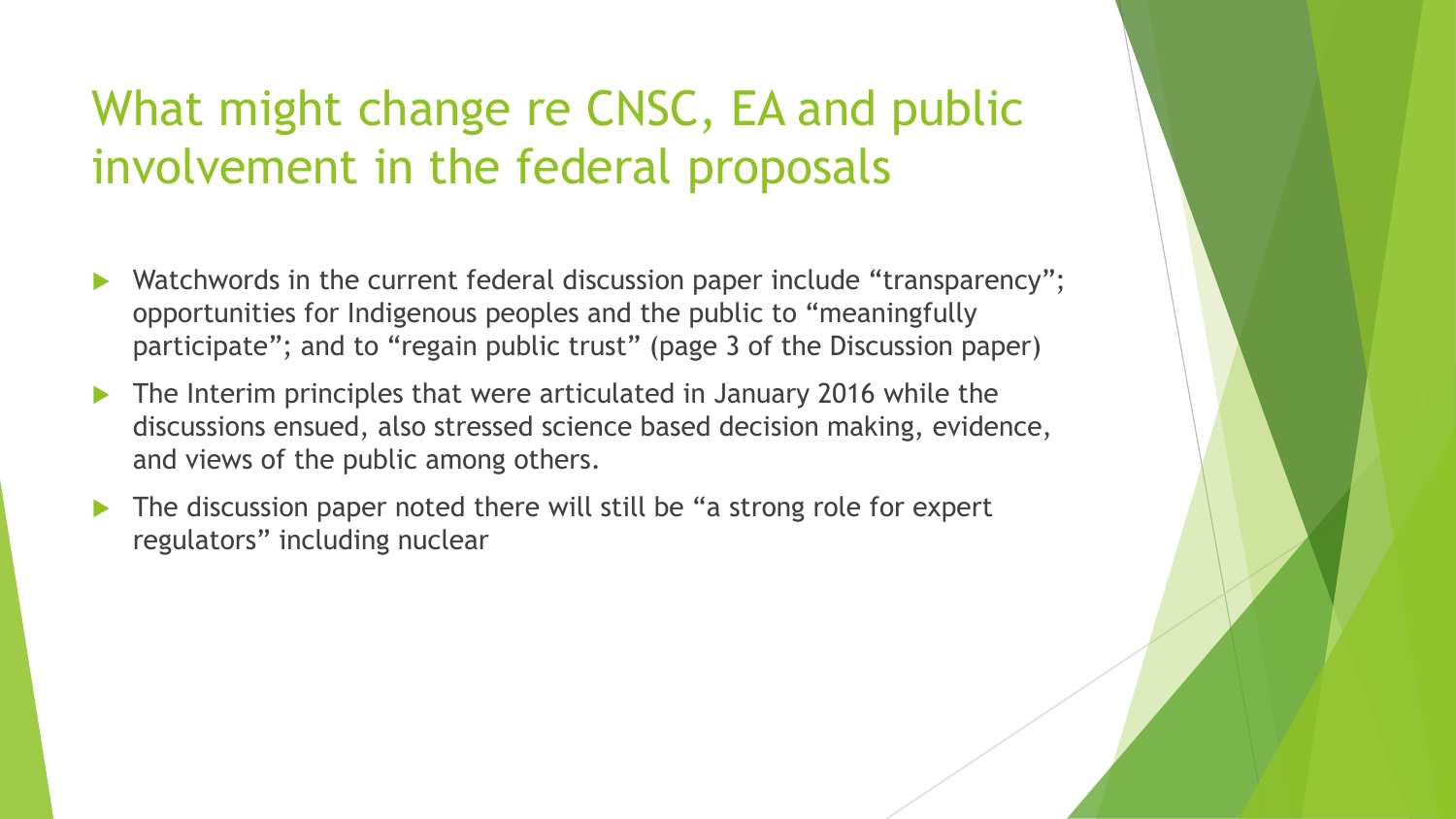### Federal EA processes and public – what's coming

- Examples of findings in the "Call to Action" section of the federal discussion paper reinforce some of the concerns that CELA and others have been expressing:
	- ▶ "Opportunities for Canadians to meaningfully participate are limited, particularly in project planning and monitoring of construction and operation"
	- $\blacktriangleright$  "Information is difficult to access for the public and Indigenous peoples, making meaningful participation a challenge"
	- "Concern that not all expertise, science, evidence and Indigenous knowledge is fully considered, and that information presented by proponents is not adequately validated (page 6 of the Discussion paper)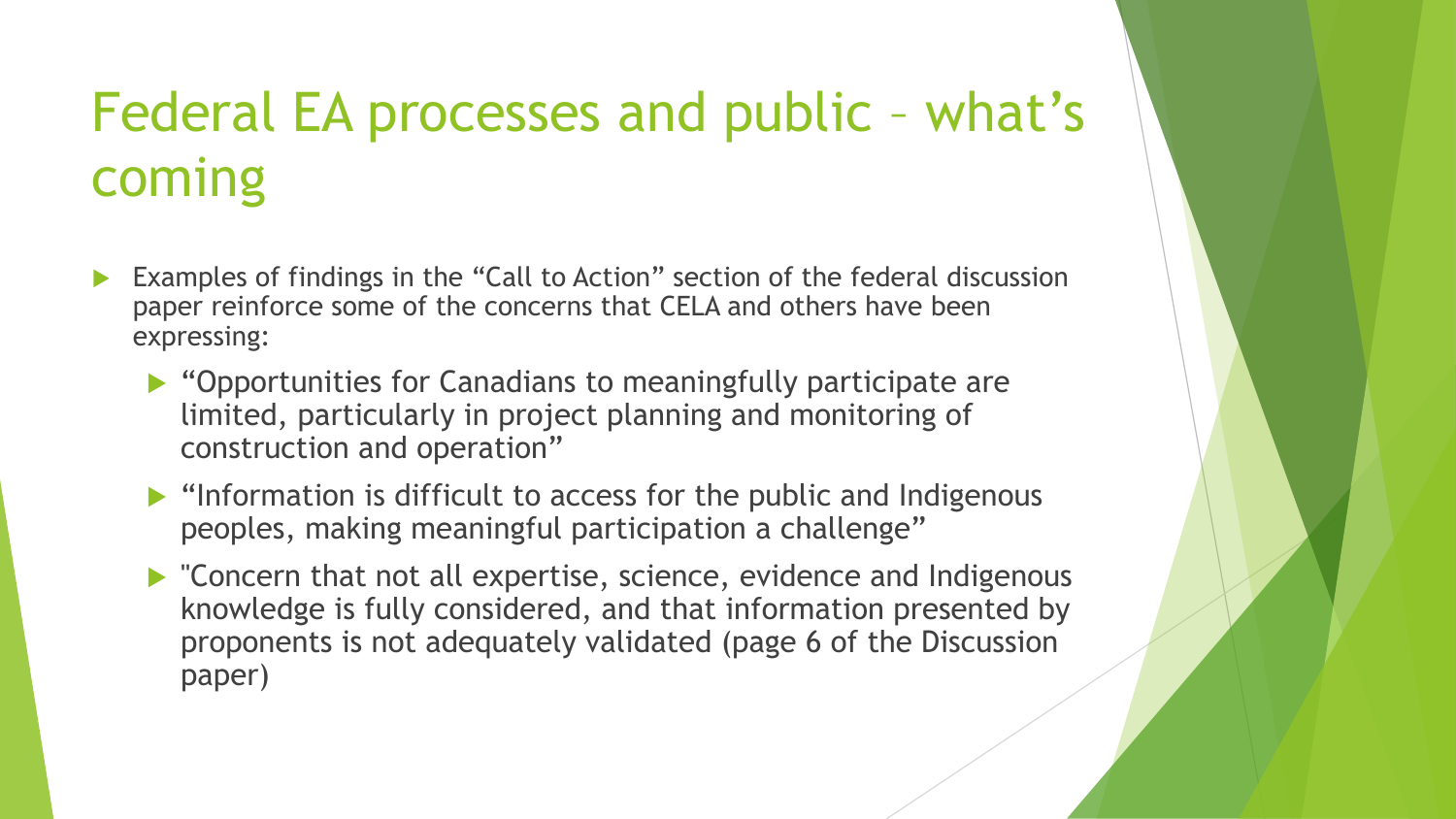### Potential guiding principles in federal EA

- Among the Discussion paper's proposed EA guiding principles are:
- "Fair, predictable and transparent environmental assessment and regulatory processes that build on what works"
- "Inclusive and meaningful public engagement" (page7)
- And under the title "Rebuilding Trust in the Project assessment System" is the following:
- "Our proposal builds on the strengths of the existing system and includes seven crosscutting areas of change: Addressing Cumulative Effects; Early Engagement and Planning; Transparency and Public Participation; Science, Evidence and Indigenous Knowledge: Impact Assessment; Partnering with Indigenous Peoples and Cooperation with Jurisdictions" (page 8)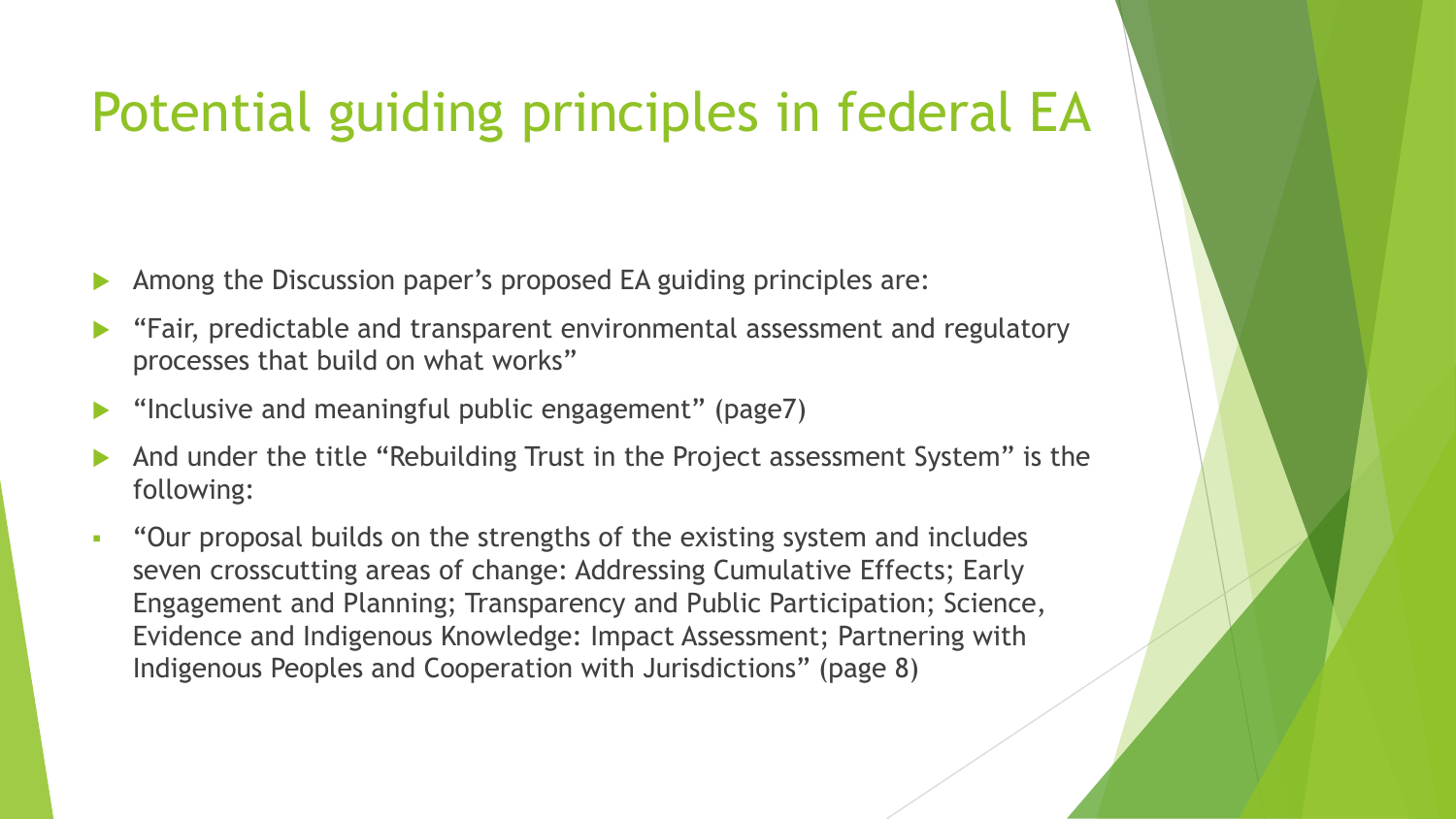information, and better-informed decisions will help to restore trust in the system.

Inconsistent access to information and limited public participation

#### Our current system can be improved:

- On-line information on environmental and regulatory processes is not consistent and often difficult to navigate
- Limited public participation at key stages in the process<sup>®</sup>
- The government does not consistently communicate the reason for federal decisions making it difficult for Canadians to see how they have had an impact

#### **Transparency**

"Transparency is a broadly accepted feature of good

### We are considering:

Open opportunities for meaningful p participation in assessments and regi

Open by default

- Eliminating the "standing" test previo by the National Energy Board for those participate in assessments
- Improving participant funding progra Indigenous peoples and the broader p streamline applications and expand eli
- Increasing user-friendly on-line publ project information generated during e and regulatory reviews, including follow monitoring, compliance and enforcem
- Providing easy, on-line access so the can track companies' progress as they conditions required to advance their pr
- Engaging Canadians in a two-way d on environmental assessment and re nmngeege through hatter use of soni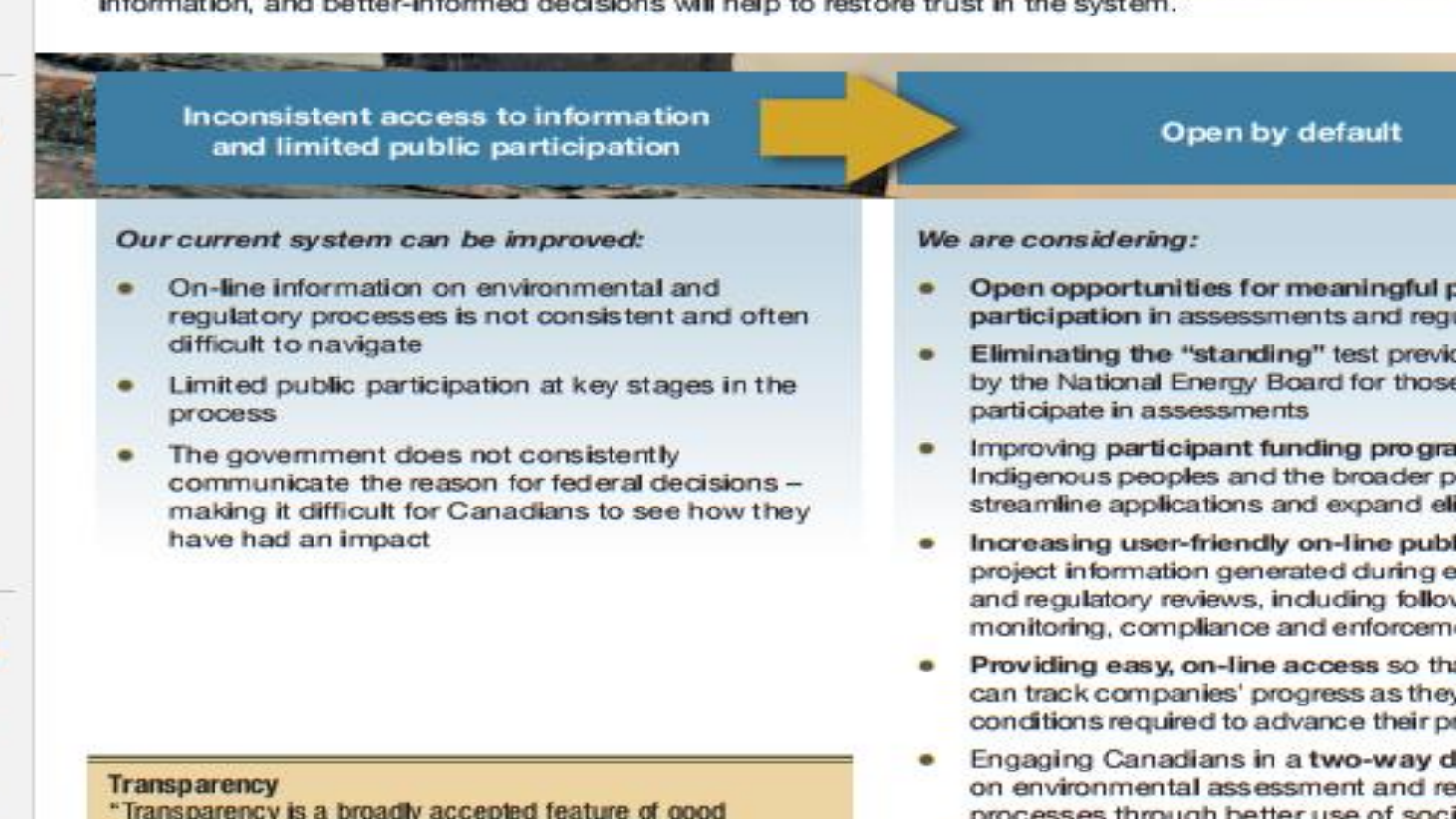### What does credible public involvement look like?

- ▶ CELA endorsed the following principles developed by the national ENGO EA caucus in our brief to the federal government in December 2016 (See Lindgren: [http://www.cela.ca/sites/cela.ca/files/CELA-](http://www.cela.ca/sites/cela.ca/files/CELA-Submissions-Expert-Panel.pdf)Submissions-Expert-Panel.pdf ):
	- **Participation begins early in the planning and** decision-making processes, is meaningful and builds public confidence;
	- Public input can influence or change the outcome/project being considered;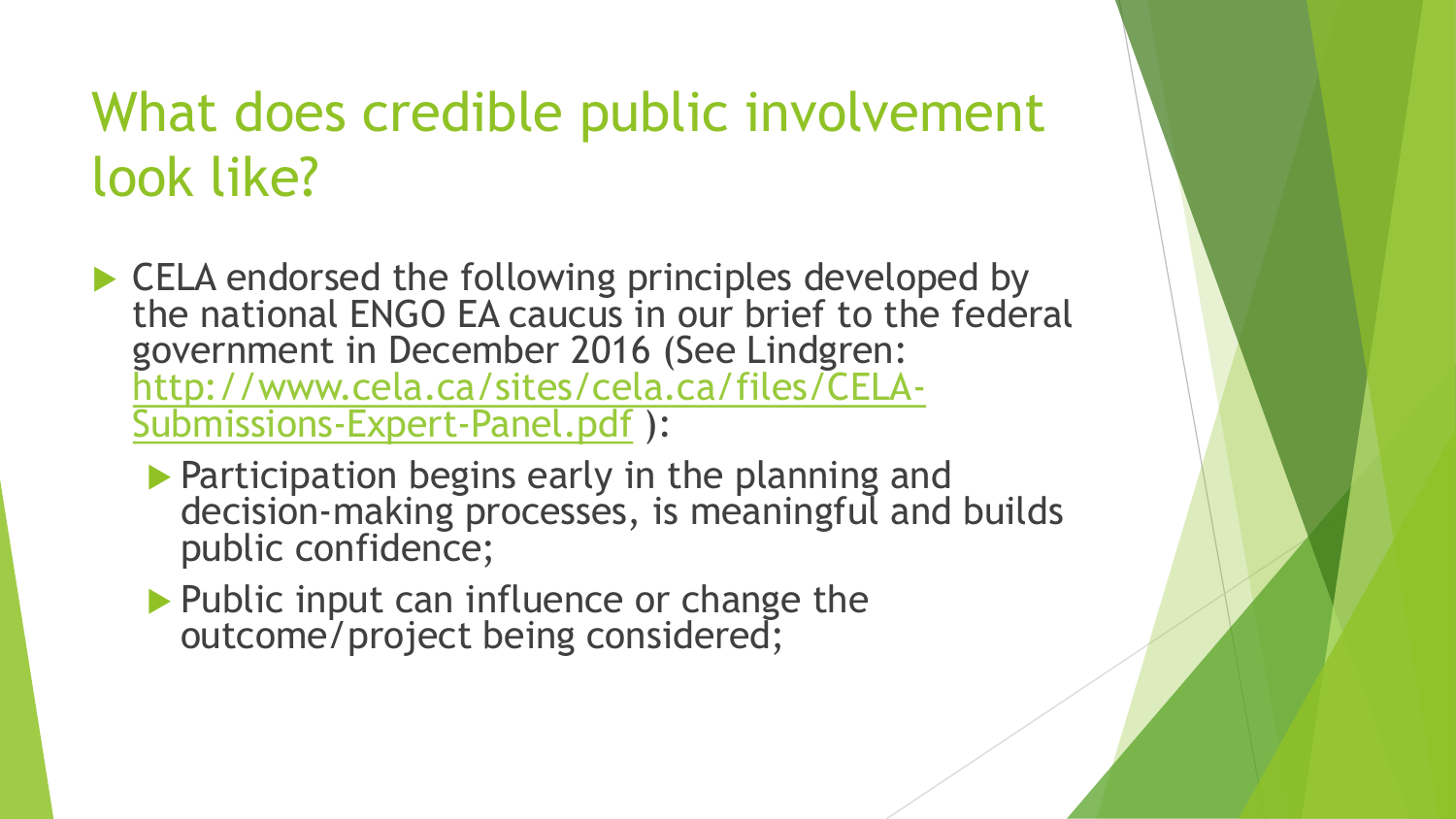### Public involvement criteria (2)

- **Opportunities for public comment are open to all** interested parties, are varied, flexible, include openings for face to face discussions and involve the public in the actual design of an appropriate participation program;
- **Formal processes of engagement, such as hearings and** various forums of dispute resolution, are specified and principles of natural justice and procedural fairness are considered in formal processes;
- Adequate and appropriate notice is provided;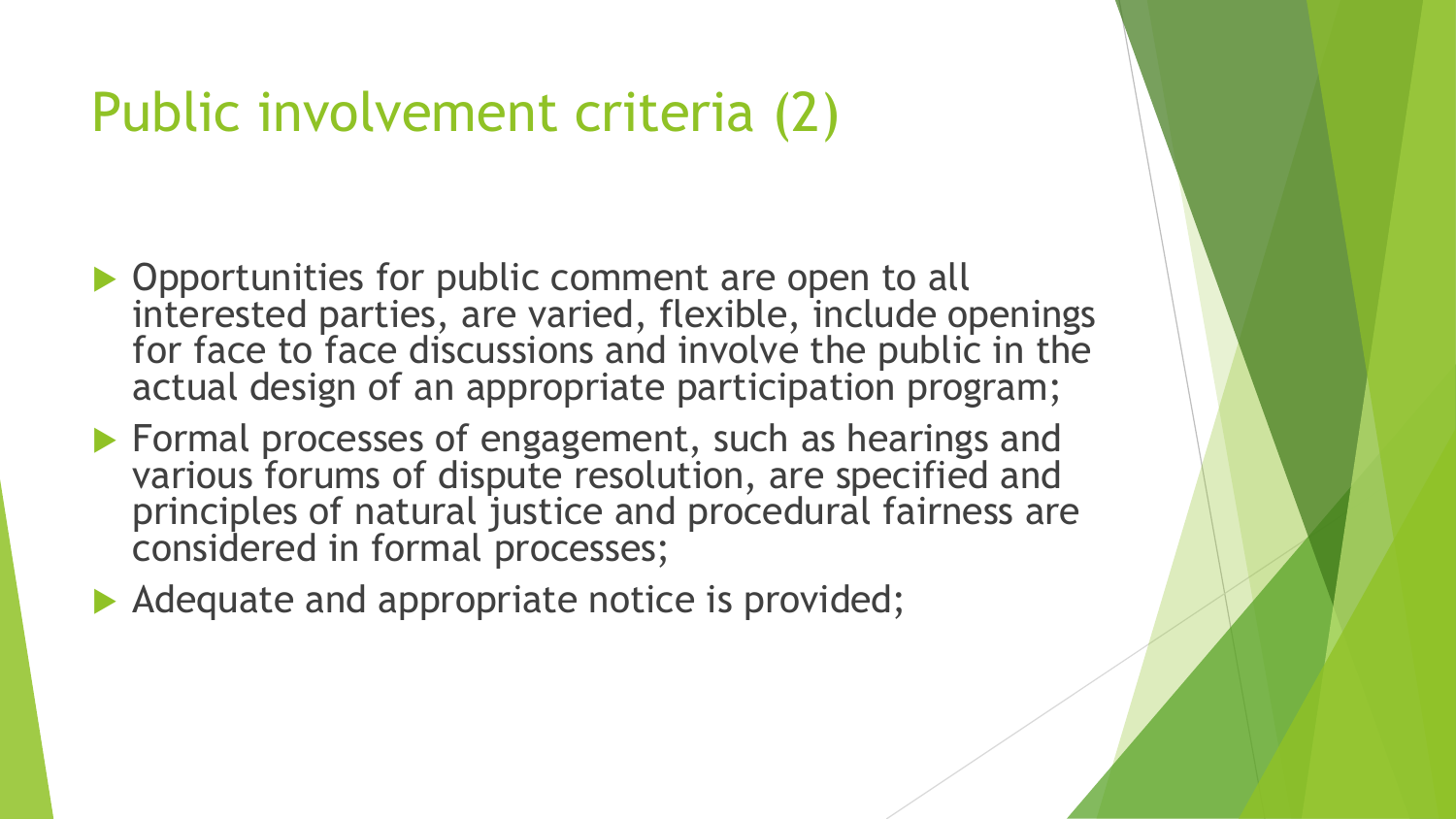### Public Involvement Criteria (3)

- $\triangleright$  Ready access to the information and the decisions at hand is available and in local languages spoken, read, and understood in places potentially affected by proposed undertakings;
- **Participant assistance and capacity building is** available for informed dialogue and discussion;
- **Participation programs are learning oriented to** ensure outcomes for all participants, governments, proponents and participants;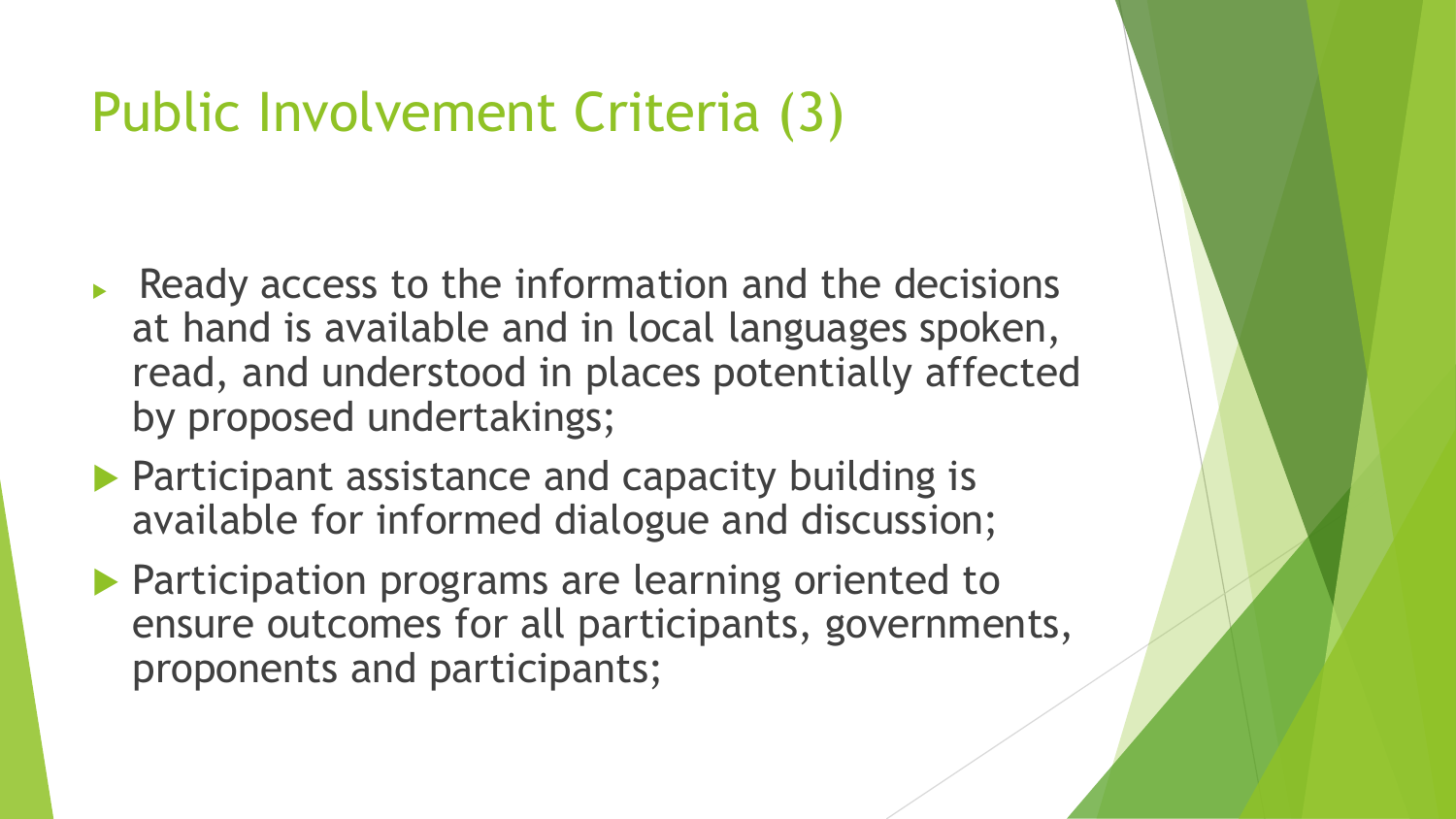### Public Involvement Criteria (4)

- **Programs recognize the knowledge and** acumen of the public; and,
- **Processes are fair and open in order for the** public to be able to understand and accept decisions.

(See EPA Caucus, Achieving Next Generation Environmental Assessment (December 14, 2016) at http://eareviewexamenee.ca/wp[content/uploads/uploaded\\_files/epa-caucus-submission-to-expert-panel-2016-](http://eareviewexamenee.ca/wp-content/uploads/uploaded_files/epa-caucus-submission-to-expert-panel-2016-12-14.docx) 12-14.docx )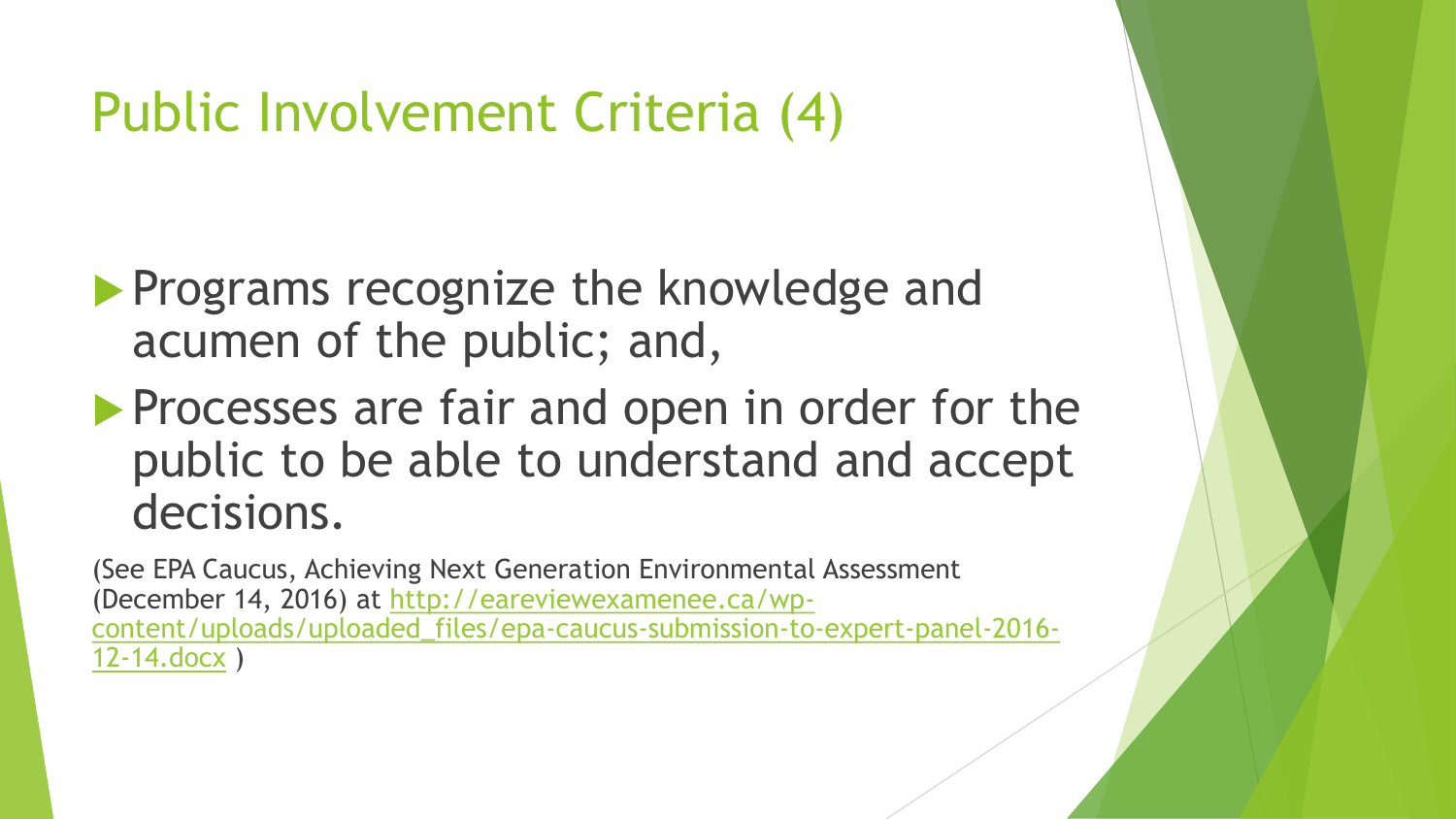### CEAA 2012 Potential Changes

 $\blacktriangleright$  Prior to the current discussion paper, in 2016 the federal government appointed an independent panel to provide recommendations about how to reform Canadian EA – that panel issued its report later in 2016

[https://www.canada.ca/en/services/environment/conservation/assessments/environmental-](https://www.canada.ca/en/services/environment/conservation/assessments/environmental-reviews/environmental-assessment-processes/building-common-ground.html#_Toc034)

reviews/environmental-assessment-processes/building-common-ground.html#\_Toc034

Among the issues the Panel canvassed, was that of public confidence in the major energy regulators also being the same entities conducting EA of the projects.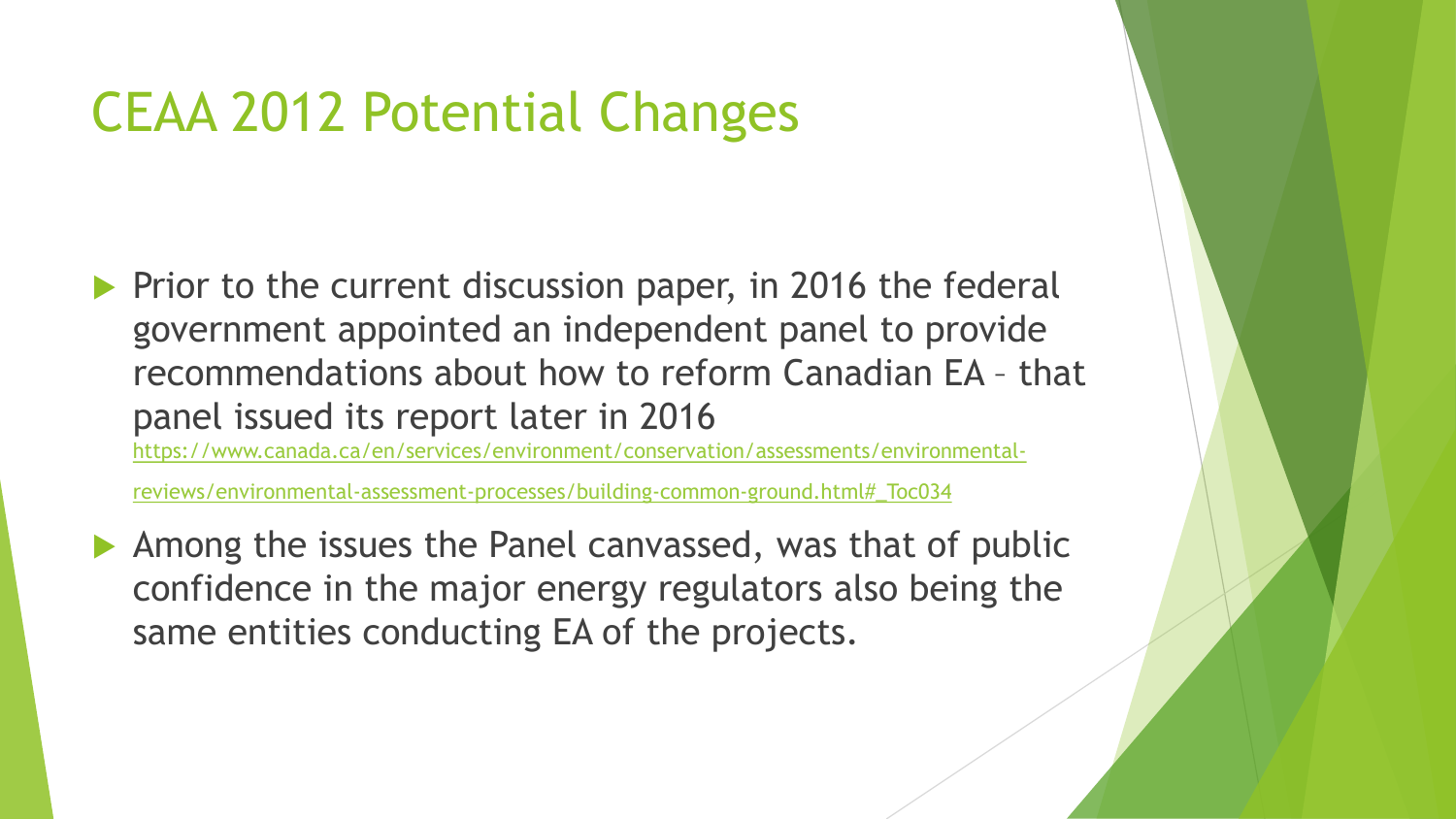### Independent Panel (2)

The Panel stated:

 "**Public trust and confidence is crucial to all parties**. Without it, an assessment approval will lack the social acceptance necessary to facilitate project development. While some would likely favour the NEB and CNSC for the assessment of projects in their particular industries, the erosion of public trust in the current process has created a belief among many \* that the outcomes are illegitimate. This in turn has led some to believe that the outcomes are preordained and that there is no use in participation gin the review process because views will not be taken into account. The consequence of this is a higher likelihood of protests and court challenges, longer time frames to get to decisions, and less certainty that the decision will actually be realized – in short the absence of a social licence. On the other hand, if there is trust in the authority conducting the IA, the outcome is more likely to be considered fair and thus be accepted by all parties, even if their particular positions do not win the day. **As such, an authority that does not have concurrent regulatory functions can be better held to account by all interests than can entities that are focussed on one industry or area and that operate under their own distinct practices**." (Section 3.1 of the Panel report – emphasis added)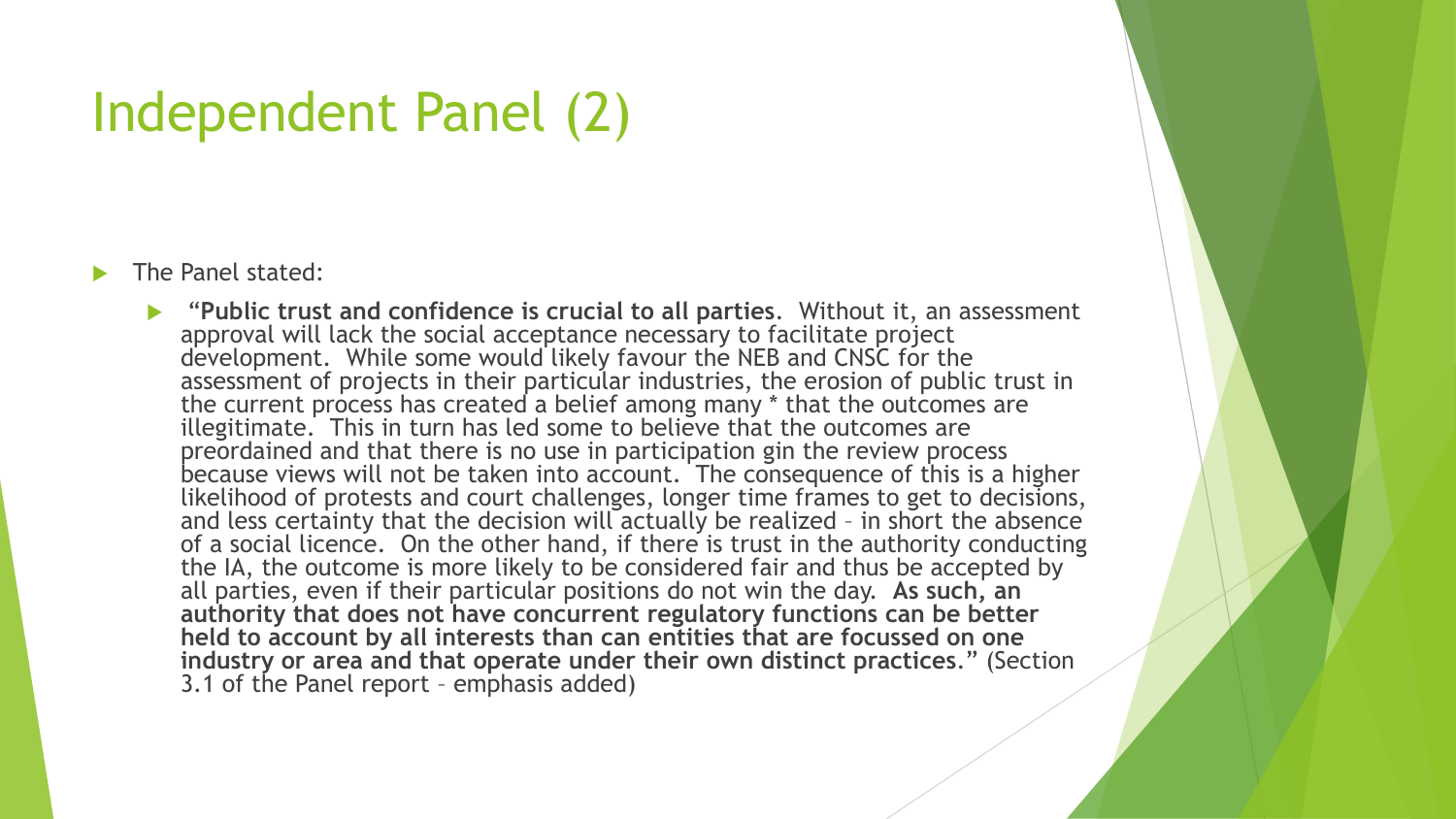### CEAA 2012 Potential Changes

- CELA strongly endorses this perspective as outlined by the independent panel, regarding who should conduct the EA.
- However, on the issue of whether the major energy regulators should also be the entities conducting the EA, the current federal proposal did not follow the independent expert panel recommendation. Instead the current proposal states:
	- "For major energy transmission, nuclear and offshore oil and gas projects, assessments would be conducted jointly by the agency and life cycle regulators, using the regulators' expert capacity and ensuring that safety and other key regulatory factors are considered as part of a single, integrated process."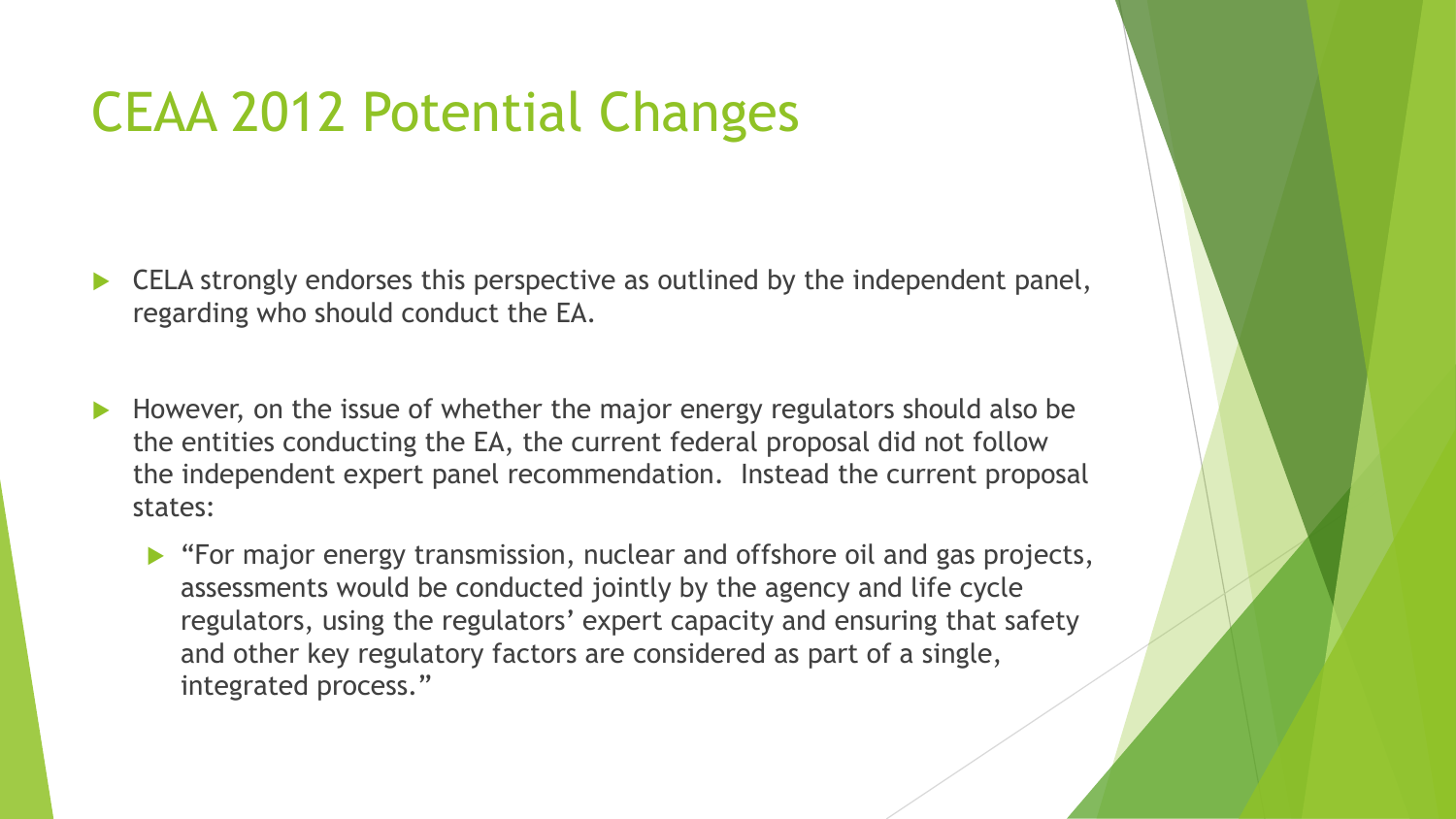### CELA's submissions on major energy project EA reform

- CELA's view is that all of the problems identified by the expert panel and reinforced in the government's own discussion paper leading to a lack of public credibility in the EA processes and the role of the public in those processes will remain, with a consequent ongoing lack of social licence if the major energy regulators continue to conduct the project EAs, even together with an independent agency.
- CELA will be urging the federal government to follow the recommendation of the independent expert panel, and to remove the CNSC and the NEB from their roles in conduct of EA; rather the EAs should be conducted by an independent agency as recommended by the Panel.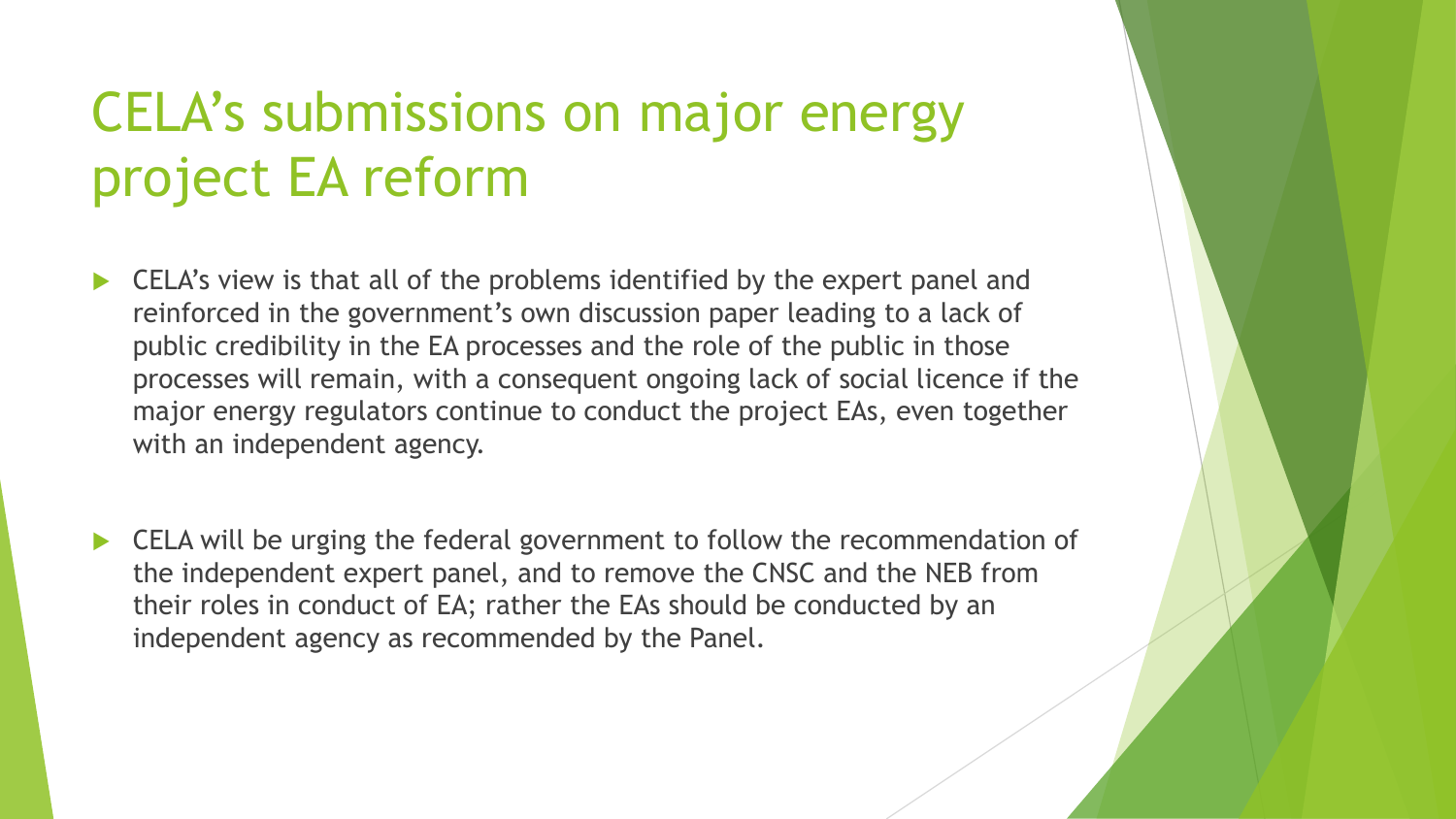### Nuclear waste projects and public involvement

- We have current and recent examples of other current nuclear waste proposals and how well they have been going from the perspective of a sufficient process for public involvement
- In terms of high level fuel waste, credible public involvement is crucial due to the inter-generational issues at stake
- Reform of the CEAA 2012 must take account of the fact that such projects have not been viewed by the involved public as credible processes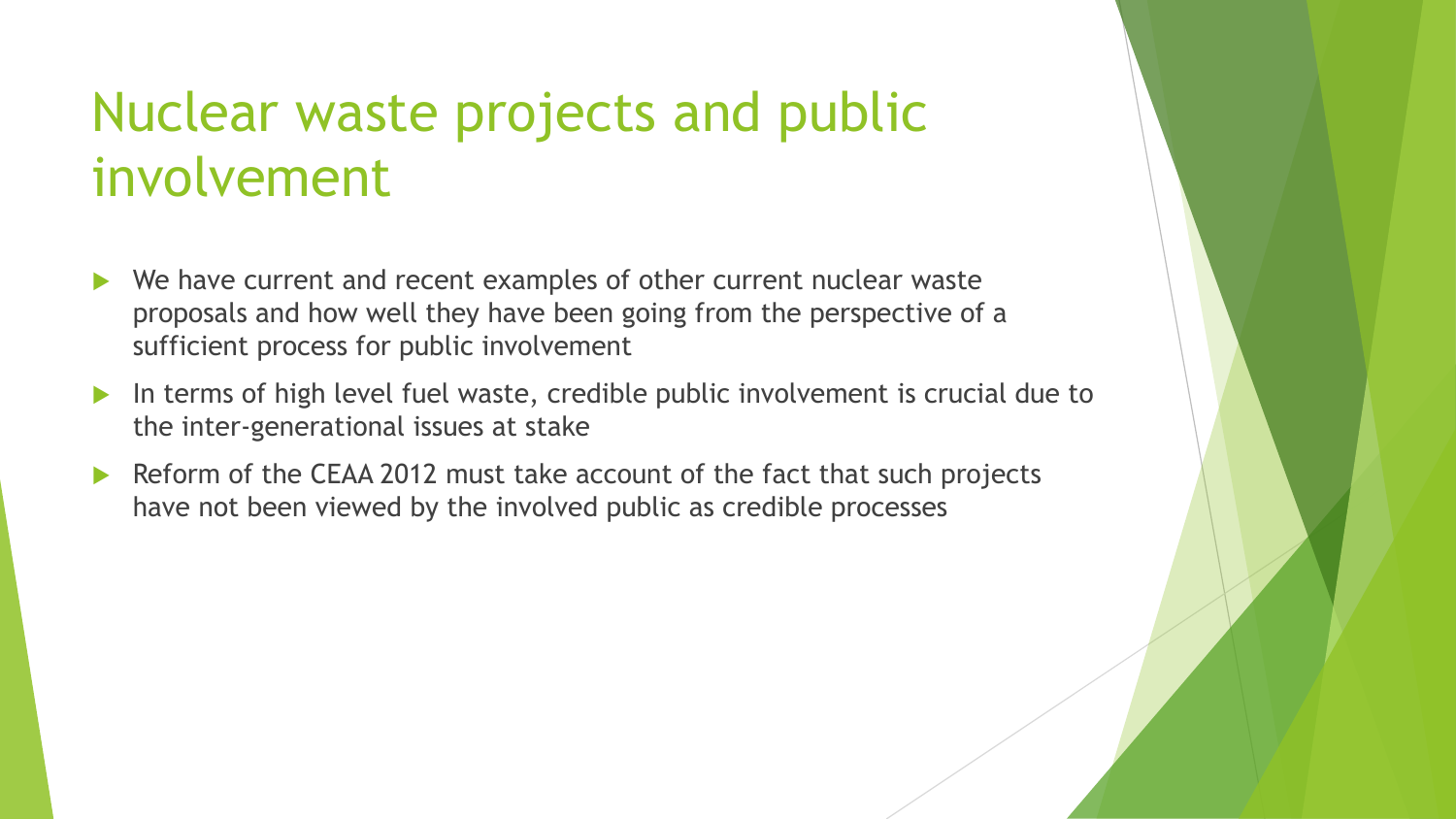### Current Intermediate and Low Level Waste Proposals – public involvement credibility issues

- DGR
	- Bait and switch issues
	- Closed door decision making
	- Limited number of decision makers
	- limited vision of community future ("need" for a large nuclear facility)
	- **Insufficient proof of "need"**
	- Insufficient consultation with whole community
	- Extremely limited geographic scope
	- Omission of transportation issues
	- Omission of great lakes as study area
	- Failure to consider real alternatives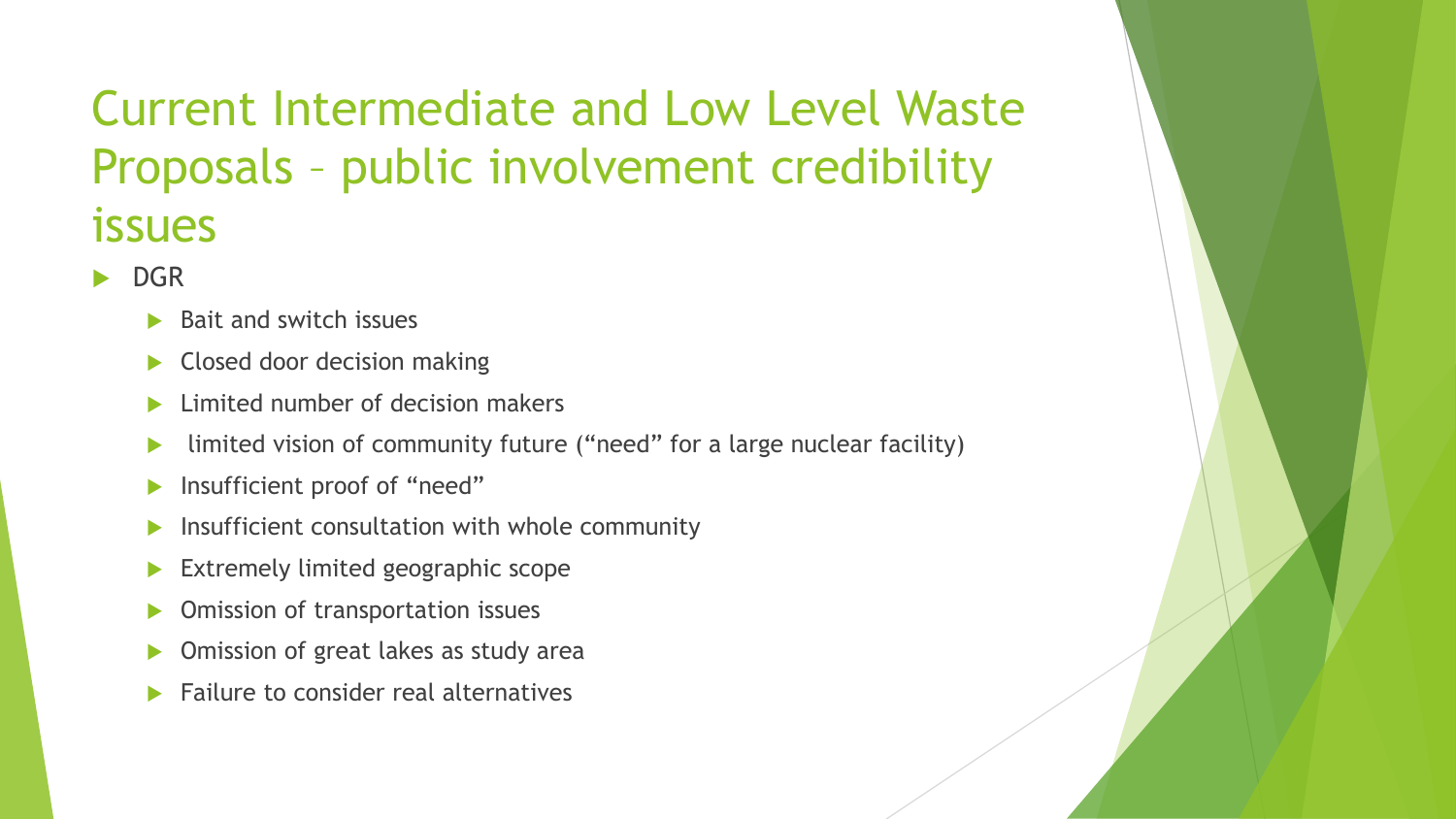### Current Intermediate and Low Level Waste Proposals (2)

- NSDF:
	- ▶ Confusion of business opportunities with actual waste management needs
	- **Limited decision makers (internal govt and the private consortium)**
	- Governance issues
	- ▶ Under CEAA 2012 limited involvement of federal government / policy makers
	- ▶ Lack of a comprehensive nuclear waste framework (also true of DGR and NWMO)
	- Downplaying of significance
	- Major transparency issues
	- ▶ Lack of essential info reports while already in draft EIS comment stage
	- $\triangleright$  No "say" by local community other than as additional stakeholders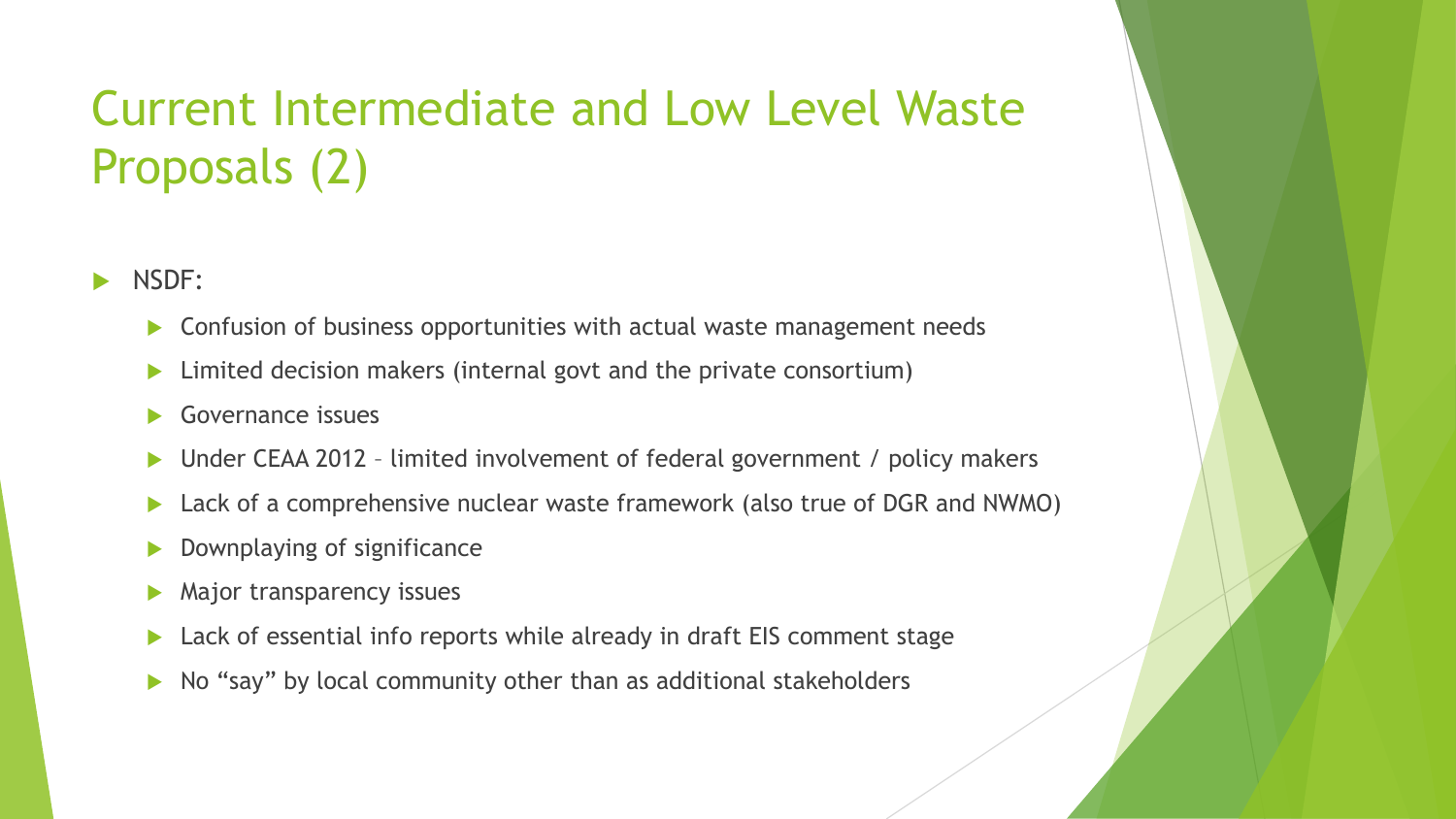### Rolphton and Whiteshell (3)

- ▶ Very limited info provided or available so far
- Eg No contaminant pathways characterization
- Novel approach but under-stated significance in project description
- Over-influence of economic drivers
- Similar governance issues to NSDF
- ▶ No say by local governments (other than regular stakeholder comments)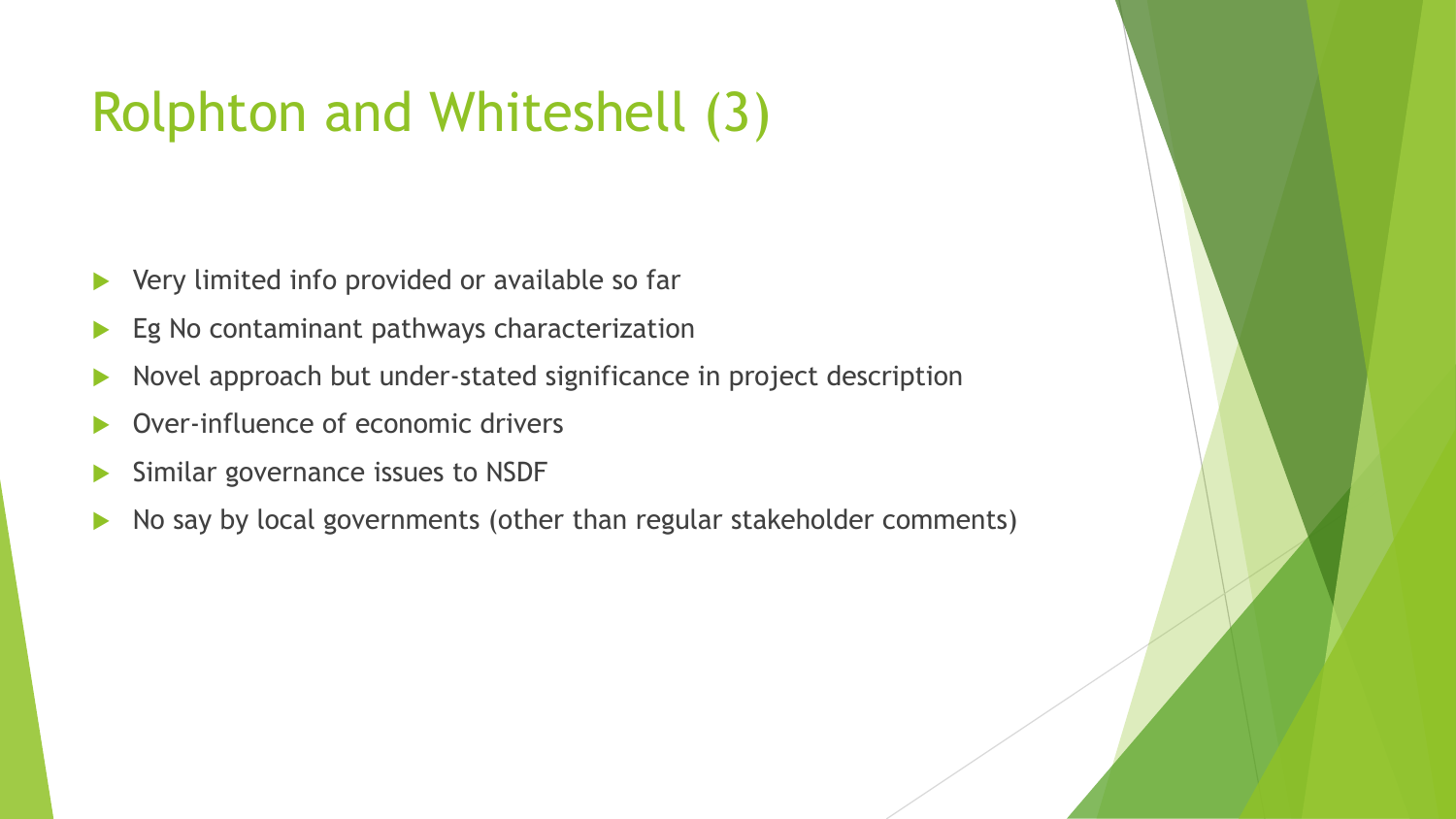### Case law

 Public involvement in matters pertaining to nuclear energy and waste are crucial: Justice Blenus Wright, 1994:

"The public probably owes a debt of gratitude to Energy Probe and its staff for the important role they have played and continue to play,

... in propounding on the question of nuclear safety and other energy-related issues by informing the public and, perhaps more importantly, challenging the positions of the public bodies responsible for energy issues, and particularly nuclear energy issues, and, in so challenging them, to keep them on their toes to make sure that what they are doing has a reasonable basis for it." *Energy Probe v. Canada et al* 1994 CanLII 7247 (ON SC)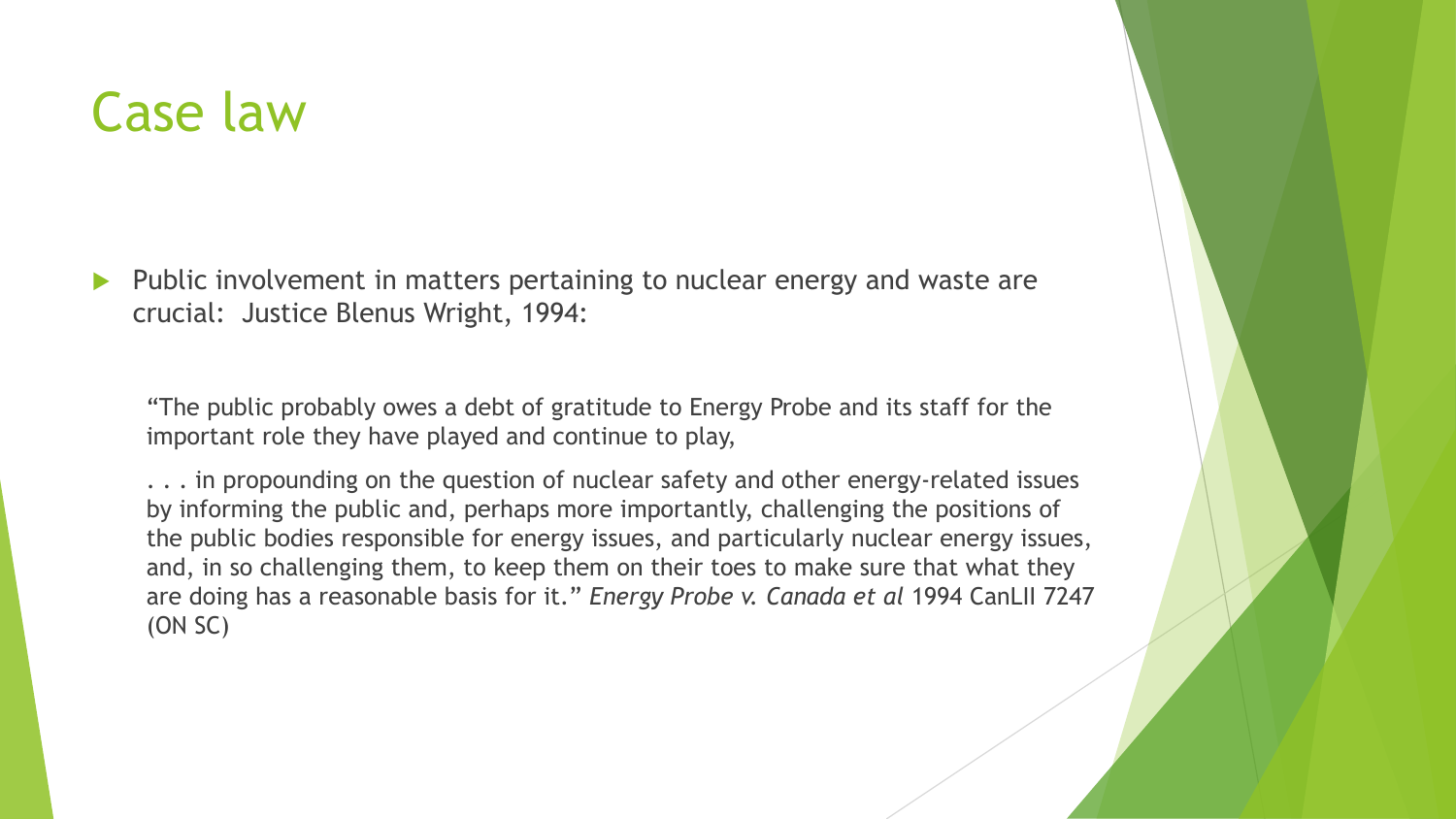### IAEA guidance for consulting public on radioactive waste

- IAEA Guidance also provides some benchmarks against the current Canadian nuclear waste processes
- The IAEA Guide, [Policies and strategies for Radioactive Waste Management](http://www-pub.iaea.org/MTCD/Publications/PDF/Pub1396_web.pdf) (IAEA 2009) provides that a State should "indicate the State's intention to inform the public about proposed plans for radioactive waste management, and to consult concerned parties and members of the public to aid in making related decisions."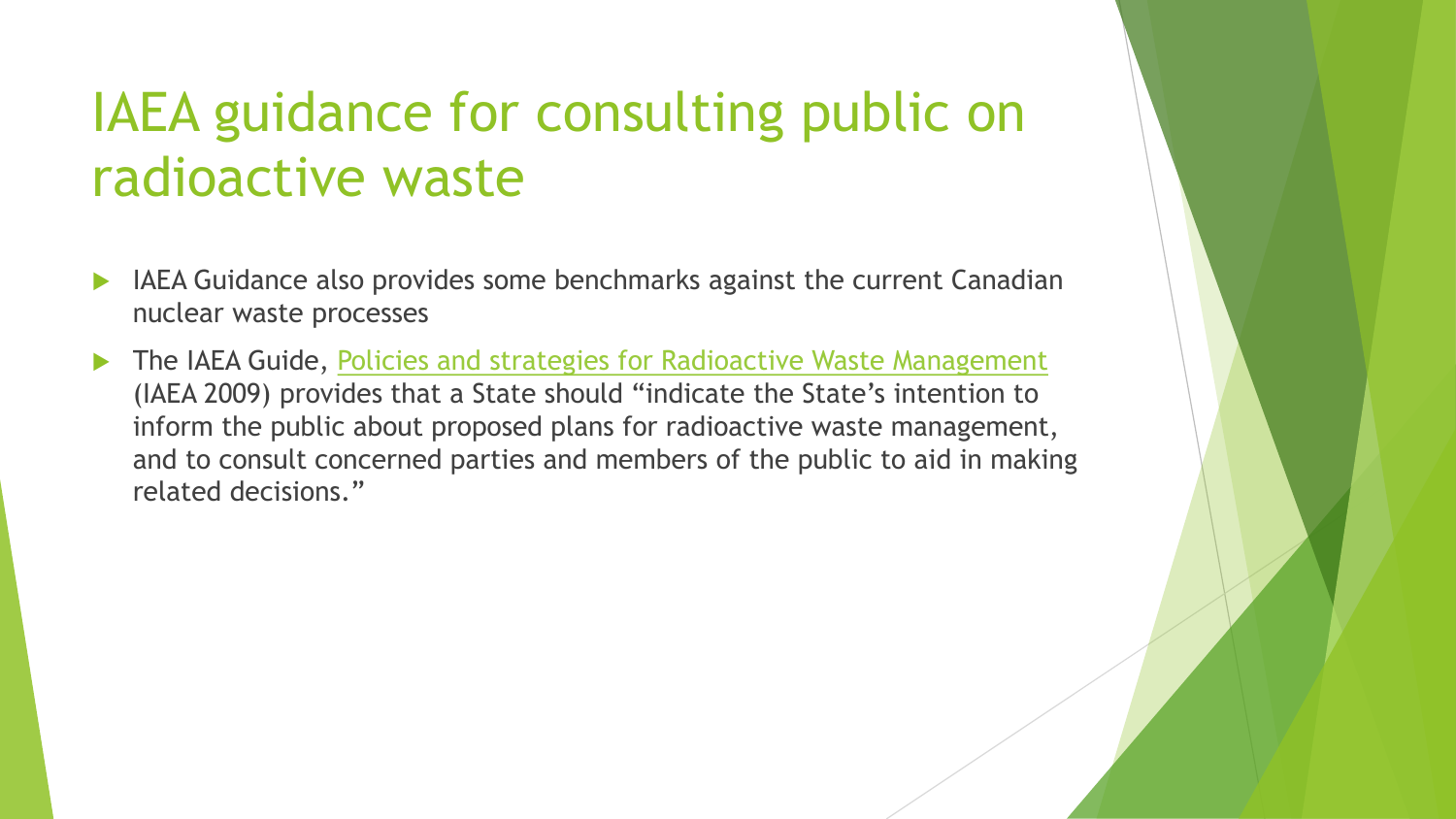### IAEA Guidance

- Among the goals of the IAEA guidance is "To enhance public confidence in relation to the subject of spent fuel and radioactive waste management."
- The IAEA Guide elaborates: "Public participation in decision making: Decisions which may have a potential health, social or environmental impact should be made in consultation with those who may be affected (the regional Aarhus Convention [6])"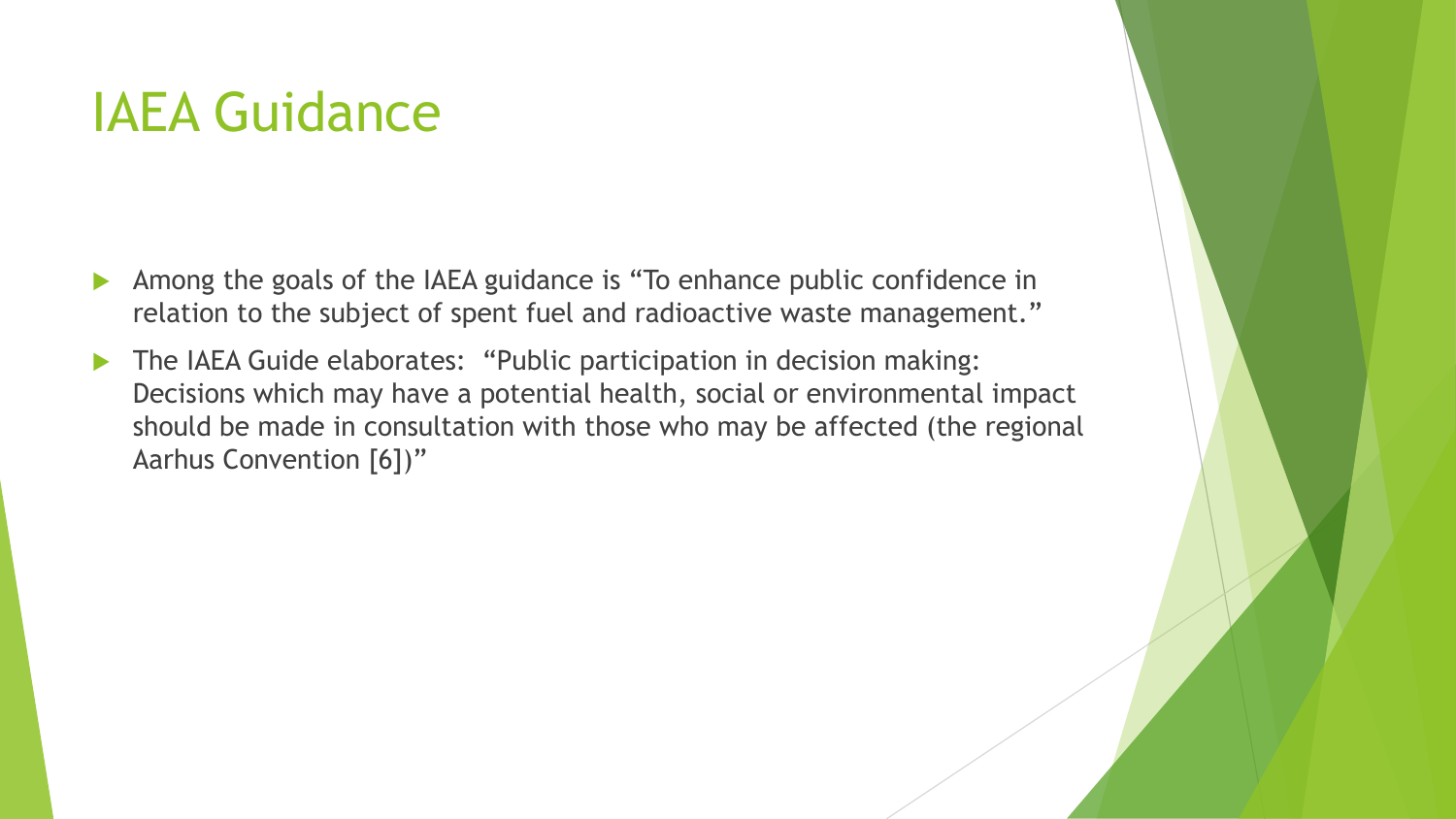### IAEA Guidance cont'd

▶ The proponents' and reactor operators' stake in public involvement is also implied in the guide as follows"

"10.7. PUBLIC SENSITIVITY Public attitudes and expectations in relation to the potential construction of radioactive waste management facilities should be understood and addressed. Experience in many countries has shown that transparency and openness by the developer in relation to plans that may affect local communities offer the best chance of success. An important aim should be to gain the confidence and good opinion of the local community [42]. These are important aspects to take into account when developing and implementing strategies for radioactive waste management." (page 38 of the Guide)

 This accords with CELA's oft-repeated submissions in other contexts such as emergency planning, that without adequate public consultation, and meaningful input that has clearly made a difference in decision making, there will be no public credibility in the outcomes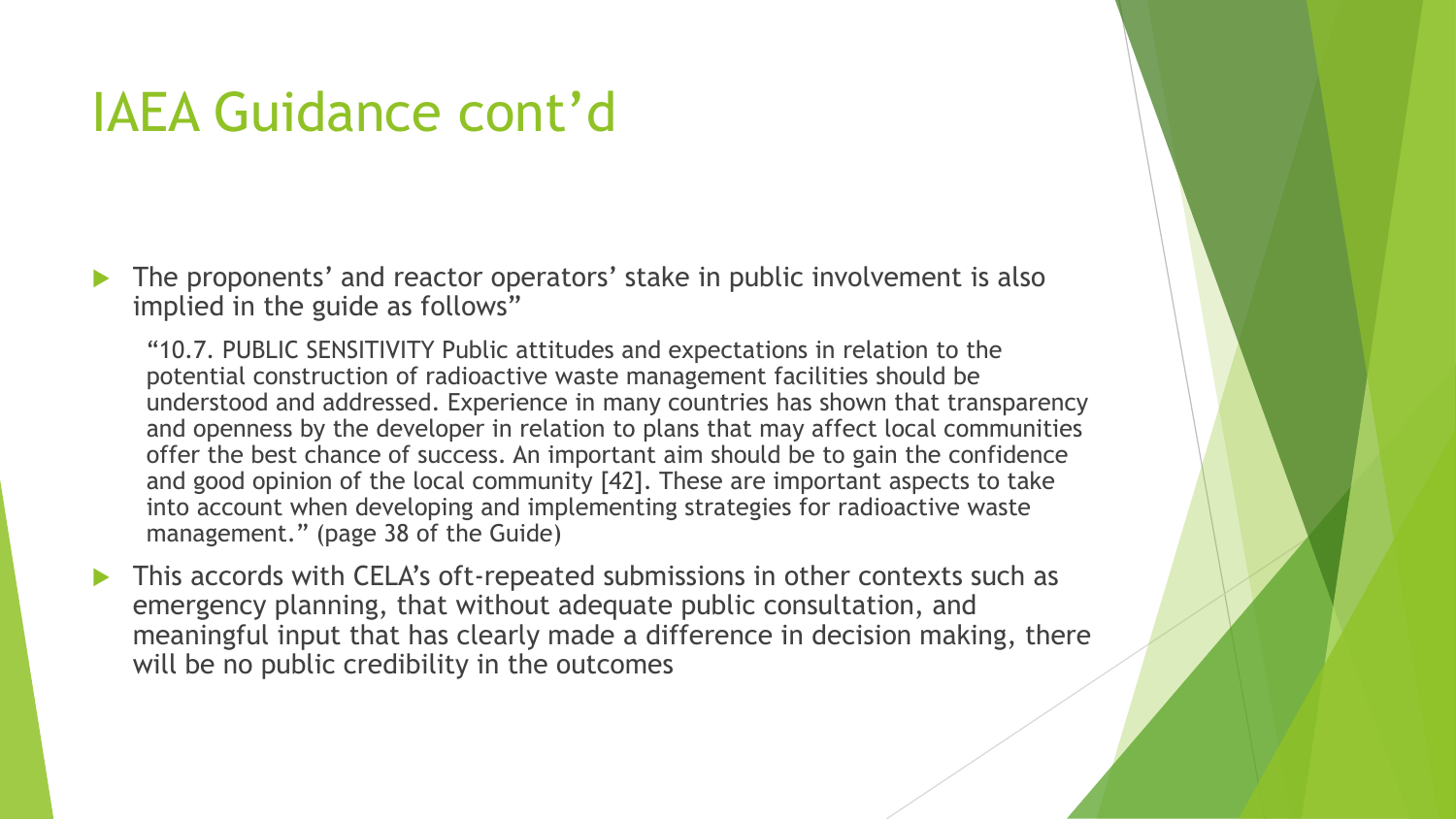### resources

- Canadian Environmental Law Association: [www.cela.ca](http://www.cela.ca/) <http://www.cela.ca/collections/green-energy>
- Northwatch: <http://www.web.net/~nwatch/>
- Nuclear Waste Watch: <http://nuclearwastewatch.weebly.com/>
- Nuclear Waste Watch members and links: <http://nuclearwastewatch.weebly.com/links.html>
- Canadian Coalition for Nuclear Responsibility: <http://www.ccnr.org/>
- Greenpeace:<http://www.greenpeace.org/canada/en/home/>
- SOS Great Lakes: <http://www.sosgreatlakes.org/>
- Stop the Great lakes Nuclear Dump: <http://www.stopthegreatlakesnucleardump.com/>
- Durham Nuclear Awareness: <https://durhamnuclearawareness.com/>
- Nuclear Information and Resource Service <https://www.nirs.org/>